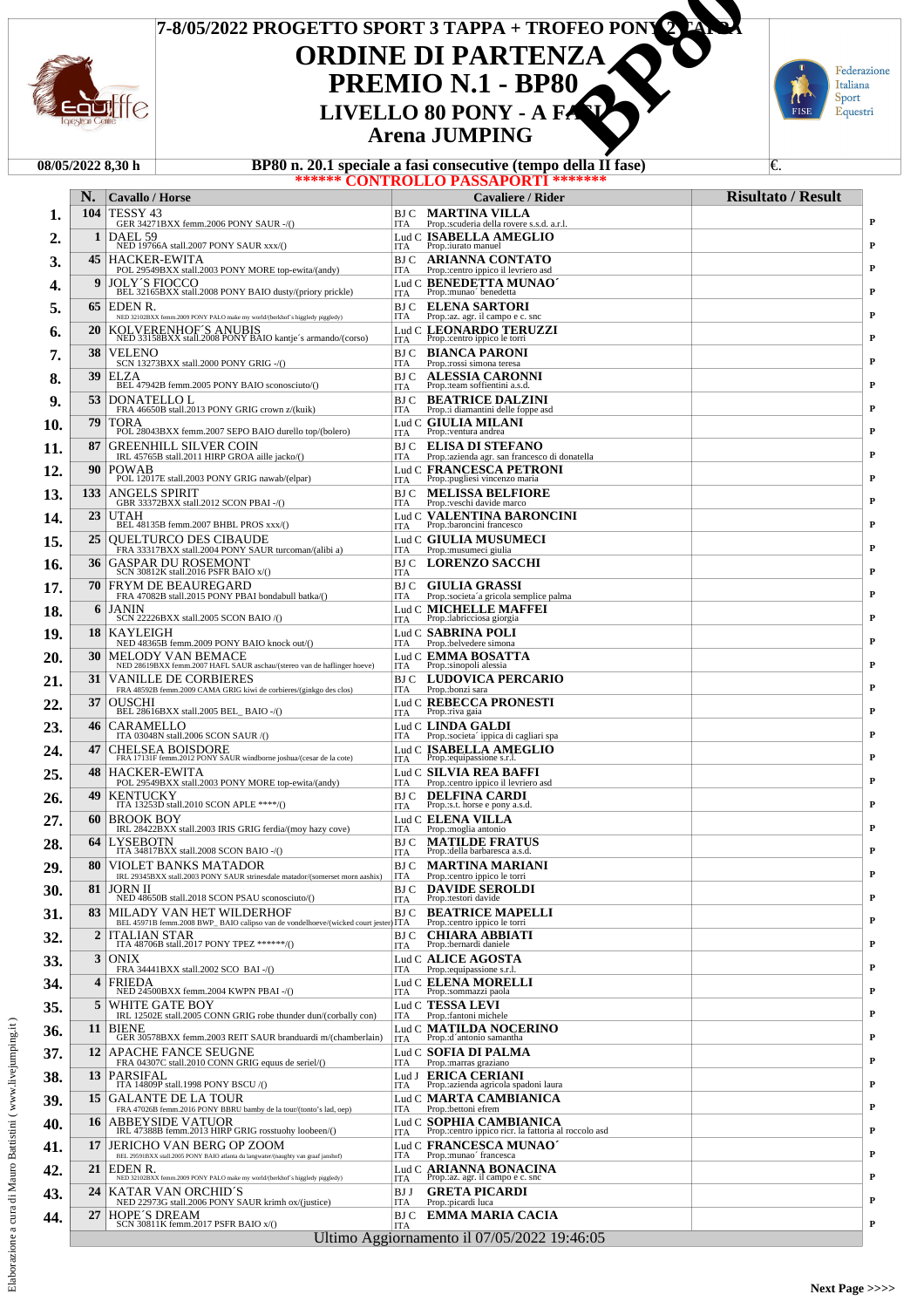|     |          |                                                                                                                                                    |                    |                                                                                                         | <b>Prix N.1 - BP80 Pag.2</b> |           |
|-----|----------|----------------------------------------------------------------------------------------------------------------------------------------------------|--------------------|---------------------------------------------------------------------------------------------------------|------------------------------|-----------|
| 45. | N.<br>28 | <b>Cavallo</b> / Horse<br><b>COOLY FINCH FALCON</b>                                                                                                | BJ C               | Cavaliere / Rider<br><b>VIOLA FRATTINI</b>                                                              | <b>Risultato</b> / Result    |           |
|     | 32       | IRL 13387A stall.2003 WELS BAIO desarbre falcon/()                                                                                                 | ITA<br>BJ C        | Prop.:societa' agr. il ghiro sas di antonio marras s.c.<br><b>VITTORIA BOLDI</b>                        |                              | P         |
| 46. |          | QUOLIBET II<br>FRA 10485E stall.2004 PONY BAIO ardent d'angrie/(king du verouet)                                                                   | <b>ITA</b>         | Prop.:bontempelli lorenzo                                                                               |                              | P         |
| 47. | 33       | DIXIE CHIC<br>IRL 17727A femm.2006 PONY DUN_./()                                                                                                   | BJ C<br>ITA        | EVA CAMMARATA<br>Prop.:scuderia della rovere s.s.d. a.r.l                                               |                              | P         |
| 48. | 34       | <b>FEMKE</b><br>NED 34343BXX femm.2004 WELS GRIG abernant a 4634/(wester aikema's adios)                                                           | BJ C<br><b>ITA</b> | FIAMMA LIVIA SCARPA<br>Prop.:olivares fabrizio                                                          |                              | P         |
| 49. | 35       | <b>BALLYVEANE DAWN</b><br>IRL 47235B femm.2008 CONN CREL castle squire/(thunderball)                                                               | <b>ITA</b>         | Lud C-VALENTINA TARENGHI<br>Prop.:tarenghi valentina                                                    |                              | P         |
| 50. | 40       | <b>FLORELINE</b><br>NED 31836BXX femm.2006 NEWF BSCU sweet forest wizard/(carlo)                                                                   | BJ C<br><b>ITA</b> | <b>GIOIA PAGANI</b><br>Prop.:gheda asia                                                                 |                              | P         |
| 51. | 537      | <b>CARAMELLO</b><br>ITA 03048N stall.2006 SCON SAUR /()                                                                                            | ITA                | Lud C <b>GAIA GALDI</b><br>Prop.:societa' ippica di cagliari spa                                        |                              | P         |
| 52. | 41       | PIE<br>ITA 19329A femm.2012 PONY TPEZ xxxx/()                                                                                                      | BJ C<br><b>ITA</b> | <b>MATILDE PANUCCIO</b><br>Prop.: ghidella domenico                                                     |                              | P         |
| 53. | 42       | <b>OUEDOR DE CIVRY</b><br>FRA 34530BXX stall.2004 NEWF BAIO kantie's ronaldo/()                                                                    | BJ C<br>ITA        | <b>CLOE PANUCCIO</b><br>Prop.:odierna sofia                                                             |                              | P         |
| 54. | 43       | DOLLAR BOY<br>POL 11844E stall.2004 PONY BAIO elpar/(susel)                                                                                        | <b>ITA</b>         | Lud C LUCA PELLARINI<br>Prop.: gargiulo viola                                                           |                              | P         |
| 55. | 50       | <b>KANTJE'S BIJOU V</b>                                                                                                                            | BJ C<br>ITA        | <b>EMMA MENEGOLLI</b>                                                                                   |                              | P         |
| 56. | 51       | NED 14458F femm.2006 NEWF SAUR kantje's ronaldo/(brummerhoeve's boss)<br>PATRICK<br>NED 46339B stall.2010 PONY GPOM scn/(scn)                      | BJ J               | Prop.:bimbi sara<br><b>VITTORIO ARIOLI</b><br>Prop.:semenza monica                                      |                              | P         |
| 57. | 52       | KARAYA DU BRUYERAS                                                                                                                                 | <b>ITA</b><br>BJ C | <b>FRANCESCA GALLI</b>                                                                                  |                              | P         |
| 58. | 55       | FRA 17339BXX femm.1998 PONY GRIG shamroch/(calmore swagman) ITA<br><b>OUINTILIA</b>                                                                |                    | Prop.:maltesi carol<br>Lud C-A <b>LICE CARETTI</b>                                                      |                              |           |
| 59, | 57       | TTA HI000959 femm.2010 HAFL SAUR wunderbar - i/()<br><b>BELLINE DU MILON</b>                                                                       | <b>ITA</b><br>BJ C | Prop.:soc. agr. agrum spes s.r.l.<br><b>ANGELICA MOZZILLO</b>                                           |                              | P         |
| 60. | 58       | FRA 47588B femm.2011 SEFR BAIO oison du milon/()<br>SHENANDOAH DANNY                                                                               | ITA                | Prop.:faccioli daniela<br>Lud C- <b>LUCA FARINA</b>                                                     |                              | P         |
| 61. | 59       | IRL 13031F stall.2008 CONN DUN_glenayre mystical bobby/(westside mirah)<br><b>BROOK BOY</b>                                                        | <b>ITA</b>         | Prop.:tata ginevra<br>Lud C' <b>ANNA VILLA</b>                                                          |                              | P         |
| 62. | 61       | IRL 28422BXX stall.2003 IRIS GRIG ferdia/(moy hazy cove)                                                                                           | ITA<br>BJ C        | Prop.: moglia antonio<br><b>VICTORIA DERNI</b>                                                          |                              | P         |
| 63. | 63       | D'ORPHEE DE CLAIDS<br>FRA 32741BXX femm.2013 PONY PALO hanes/(ulior des isles)<br> ELMO                                                            | <b>ITA</b>         | Prop.: derni stefano<br>Lud C- <b>MARTA BAJETTI</b>                                                     |                              | P         |
|     | 66       | NED 20843A stall.2004 PONY SAUR eduard/(apollo)<br>OUICO                                                                                           | ITA<br>BJ C        | Prop.: centro ippico la camilla asd<br><b>BEATRICE MALACARNE</b>                                        |                              | P         |
| 64. | 67       | FRA 34286BXX stall.2004 PONY GRIG don juan v/(bar)<br>DRUMMIN AUTUMN                                                                               | ITA<br>BJ C        | Prop.:giussani priscilla<br><b>FEDERICO NOVA</b>                                                        |                              | P         |
| 65. |          | IRL 28419G femm.2014 CONN GRIG tempo active atlas/()                                                                                               | ITA                | Prop.:bozzi emma                                                                                        |                              | P         |
| 66. | 68       | ROY ELDRIDGE FINLAND<br>FRA 29783BXX stall.2005 PONY BAIO dchahil/(noah)                                                                           | <b>ITA</b>         | Lud C VIOLA RAMBONI<br>Prop.:ramboni massimiliano                                                       |                              | P         |
| 67. | -69      | <b>SABINE</b><br>NED 26139BXX femm.2006 NHS_BAIO -/()                                                                                              | <b>ITA</b>         | Lud C- <b>ALICE PICOZZI</b><br>Prop.: giustina ursula anna                                              |                              | P         |
| 68. | 71       | <b>WALKERS ROSE</b><br>IRL 48052B femm.2015 PONY GRIG sconosciuto/()                                                                               | BJ C<br>ITA        | <b>MARTA BIANCHI</b><br>Prop.:bianchi marta                                                             |                              | P         |
| 69, | 74       | HAND IN GLOVE "V" VH JUXSCHOT<br>BEL 32720BXX femm.2003 PONY GRIG hoppenhof's victor/(kantje's fahran)                                             | BJ C<br>ITA        | <b>SARA MOGLIO</b><br>Prop.: moglio sara                                                                |                              | P         |
| 70. | 75       | BEA<br>ITA 33698BXX femm.2011 SCON GRIG -/()                                                                                                       | BJ C<br>ITA        | <b>THOMAS ROCCO</b><br>Prop.:rocco nicola                                                               |                              | P         |
| 71. | 76       | INANOUK 12<br>GER 46291B stall.2005 WEST BAIO pr.h. night star iii/(vivaldi)                                                                       | BJ C<br>ITA        | ALLEGRA CORSINI<br>Prop.: donati alice                                                                  |                              | P         |
| 72. | 77       | MURPHYS PRINCESS<br>IRL 30882BXX femm.2004 IRS_GRIG-/()                                                                                            | <b>ITA</b>         | Lud C- <b>CHIARA FRANCESCHETTI</b><br>Prop.:calleri marco                                               |                              | P         |
| 73. |          | 82 LISRUA TOP<br>IRL 30881BXX femm.2010 CONN DUN_emoe berti/(ballinaboy tom)   ITA                                                                 |                    | Lud C VIOLA CREMONESI<br>Prop.: leone oriana                                                            |                              |           |
| 74. | 84       | <b>KENZO</b><br>NED 47089B stall.2006 NEWF SAUR sweet forest wizard/()                                                                             | BJ C<br>ITA        | <b>ALOISE FRISCHKNECHT</b><br>Prop.:frischknecht brian                                                  |                              | P         |
| 75. | 88       | POPI DE LA MAINE<br>FRA 02779R stall.2003 PONY BAIO kantje's ronaldo/(garryhinch millrace)                                                         | BJ J<br><b>ITA</b> | <b>VIOLA ZUCCARINI</b><br>Prop.:papadio rodrigo                                                         |                              | P         |
| 76. | 89       | BALLYDOOLAGH ELEGANCE<br>IRL 34598BXX femm.2011 CONN GRIG linsfort barney/(i love you melody)                                                      | BJ C<br><b>ITA</b> | $\begin{array}{ll} \textbf{CHIARA BOMBELLI} \\ \textbf{Prop.} \texttt{transillo francesca} \end{array}$ |                              | P         |
| 77. | 91       | <b>IECLAIR</b><br>FRA 46438B stall.2014 PSFR SORD sconosciuto/()                                                                                   | BJ C<br>ITA        | <b>BEATRICE AGOSTINELLI</b><br>Prop.:c. i. la stella                                                    |                              | P         |
| 78. | 93       | FLIKA<br>IRL 26386BXX stall.2004 PONY PSAU -/()                                                                                                    | BJ C<br><b>ITA</b> | <b>CHIARA CAVALIERI</b><br>Prop.:turconi sofia                                                          |                              | P         |
| 79. | 29       | MAGUIRESTABLES BLUEBERRY HILL<br>NED 35039BXX femm.2011 PONY GRIG irish boy of hazelfield/()                                                       | BJ C<br>ITA        | <b>BEATRICE RE DE PAOLINI</b><br>Prop.: magni tatiana                                                   |                              | P         |
| 80. | 85       | JINGLE DE MAROC<br>SCN 17250BXX stall.1997 PONY GRIG /()                                                                                           | <b>ITA</b>         | Lud C REBECCA ROSSI<br>Prop.:stanga cristian                                                            |                              | P         |
| 81. | 7        | <b>NUGA</b><br>BEL 32017BXX stall.2006 PONY BAIO -/()                                                                                              | ITA                | Lud C- <b>BEATRICE PERSAMPIERI</b><br>Prop.:d'andrea angelo                                             |                              | P         |
| 82. | 22       | ORLOF DU PATIS<br>SCN 21854BXX stall.2002 SCON UBER /()                                                                                            | <b>ITA</b>         | Lud C. MATILDE RIVA<br>Prop.:noseda raffaella                                                           |                              | P         |
| 83. | 56       | <b>MILLVIEW STORM</b><br>IRL 04494C stall.1999 PONY BAIO sconosciuto/()                                                                            | BJ C<br>ITA        | ELISABETTA MARIA MILANI<br>Prop.:centro ippico la camilla - palma cosimo riccardo                       |                              | P         |
| 84. | 73       | SANDIE LASS<br>IRL 31509BXX femm.2004 SCON GRIG -/()                                                                                               | BJ C<br><b>ITA</b> | <b>CAMILLA ZIZZA</b><br>Prop.:az. agr. san francesco di donatella ferraris                              |                              | P         |
| 85. | 62       | IDJ FORDE                                                                                                                                          |                    | Lud C- <b>RICCARDO STUCCHI</b>                                                                          |                              | P         |
| 86. |          | IRL 27662BXX stall.2004 SCON ROAN -/()<br><b>78 FAIR PLAY VAN DE MEIDOORN</b><br>BEL 16781BXX stall.2001 PONY SAUR voltaire/(shining starr aristo) | ITA<br>BJ C        | Prop.: grillo alessia<br><b>ARIANNA MERONI</b>                                                          |                              | P         |
| 87. | 14       | <b>BIENE</b>                                                                                                                                       | ITA                | Prop.:bulfone alessandro<br>Lud C- <b>CAMILLA DE ROSA</b>                                               |                              |           |
| 88. | 19       | GER 30578BXX femm.2003 REIT SAUR branduardi m/(chamberlain)<br><b>SALINA DES COURS</b>                                                             | <b>ITA</b>         | Prop.:d'antonio samantha<br>Lud C- <b>ELOISE SOPHIE SABINA LAURENT</b>                                  |                              | P         |
|     |          | FRA 46654B femm.2006 NEWF BAIO marnehoeve's everest/()                                                                                             | <b>ITA</b>         | Prop.:laboccetta matteo<br>Ultimo Aggiornamento il 07/05/2022 19:46:05                                  |                              | ${\bf P}$ |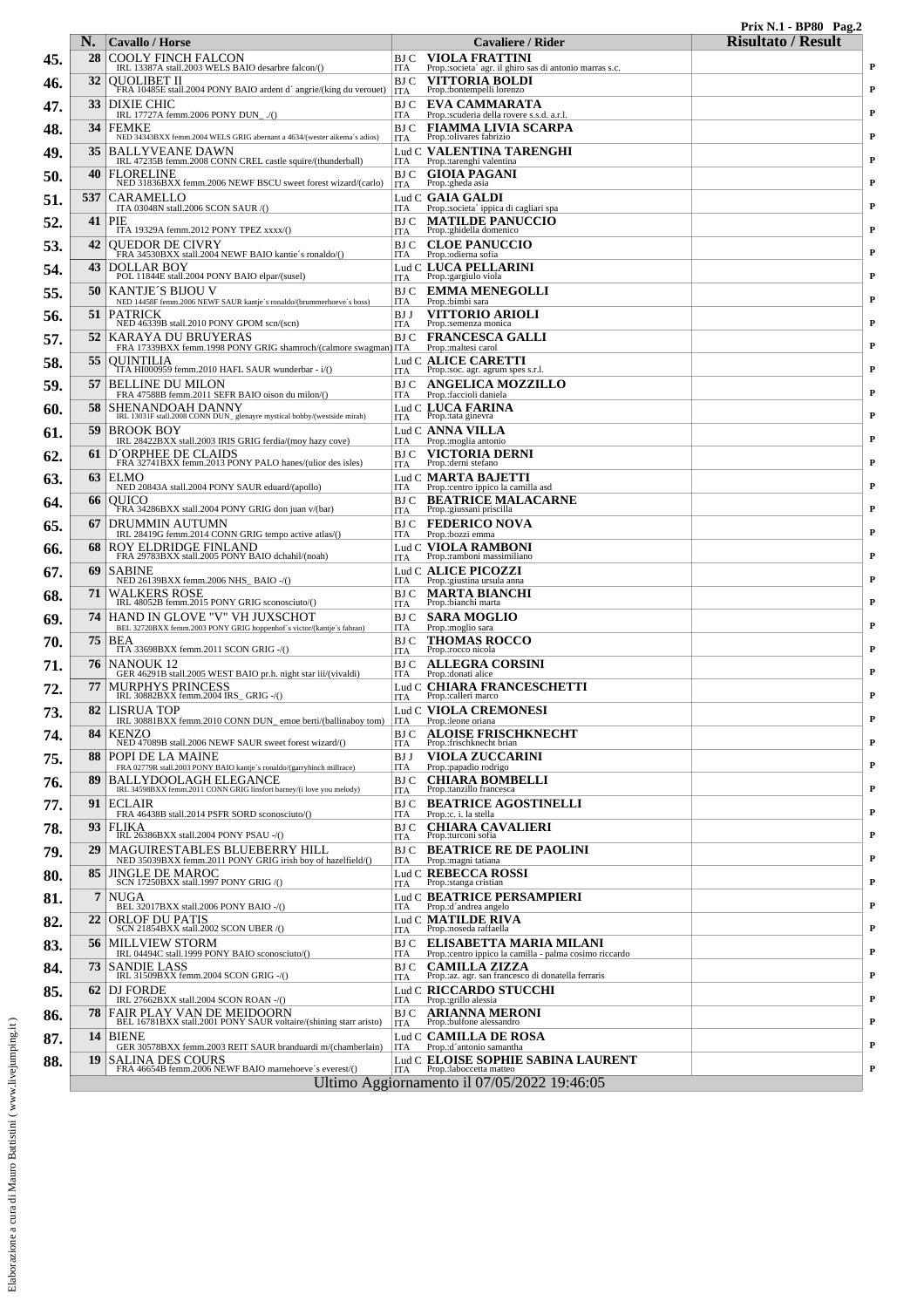

### **08/05/2022 18,00 h L60 n. 1 di Precisione - Tab. A** €.

|                  |                                             | Cavallo / Horse                                                                   | <b>Cavaliere / Rider</b>                                                        | <b>Risultato / Result</b> |   |  |  |
|------------------|---------------------------------------------|-----------------------------------------------------------------------------------|---------------------------------------------------------------------------------|---------------------------|---|--|--|
| 1.               | 495                                         | OLIVA DE MASFERRER<br>ESP 20016A femm.2011 PON GRI xxx                            | Lud C SOFIA BRANCALION<br>Prop.: maggi ginevra livia<br>ITA                     |                           | Þ |  |  |
| 2.               |                                             | <b>500 FEDORA DELLA FONTANA</b><br>ITA $48385B$ femm. 2015 PONY BAIO./()          | <b>MATILDE MERONI</b><br>BJ C<br>Prop.:az. agr. fontana dario<br><b>ITA</b>     |                           | P |  |  |
| 3.               |                                             | $496$ FLASH<br>ITA 34314BXX stall.2005 SCON PALO -/()                             | Lud C SILVIA GALBUSERA<br>Prop.: azienda agricola fontana dario<br><b>ITA</b>   |                           | P |  |  |
| $\overline{4}$ . | 499                                         | URICO P.CLINTON<br>GER 35197BXX stall.2014 WEST BAIO uriko/(parco)                | Lud C ALLEGRA LUCARIELLO<br>Prop.: azienda agricola fontana dario<br><b>ITA</b> |                           |   |  |  |
| 5.               |                                             | 494 REGAL THEMIS<br>ITA 05760/JO femm.2002 PUIN BAIO regal archive/(ela-mana-mou) | REBECCA ALESSANDRA DE VINCENTIS<br>Lud J<br>  ITA<br>Prop.:bonacina valentina   |                           |   |  |  |
|                  | Ultimo Aggiornamento il 07/05/2022 20:28:53 |                                                                                   |                                                                                 |                           |   |  |  |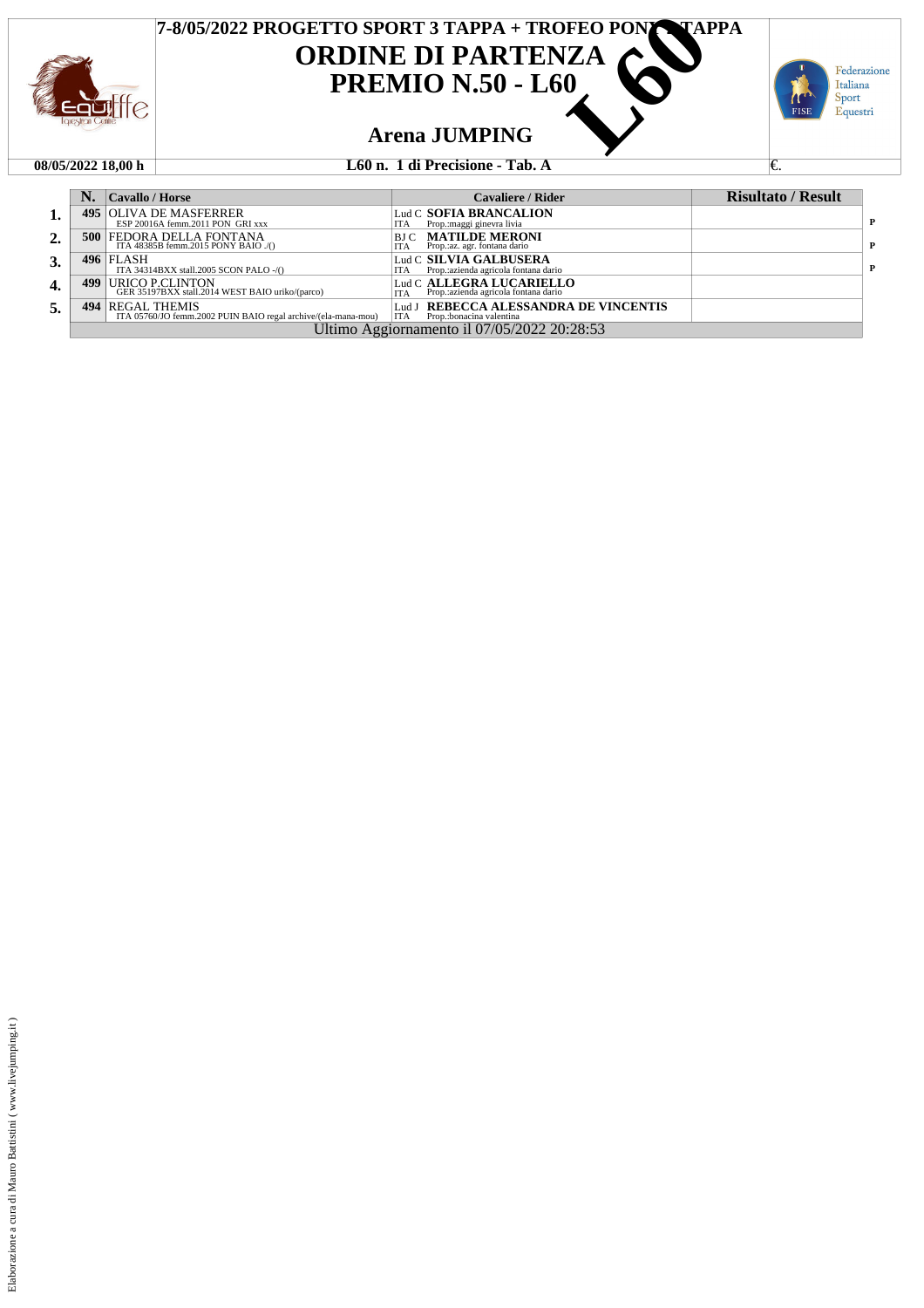



### **Arena JUMPING**

### **08/05/2022 L70 n. 1 di Precisione - Tab. A** €.

| <b>Cavallo / Horse</b>                                                                          | <b>Cavaliere / Rider</b>                                                                                                                                                                                | <b>Risultato / Result</b>                                          |
|-------------------------------------------------------------------------------------------------|---------------------------------------------------------------------------------------------------------------------------------------------------------------------------------------------------------|--------------------------------------------------------------------|
| 505<br><b>BET</b><br>CZE 23384BXX stall.1998 CESK SAUR buenos/(przedswit iii-2)                 | Lud S VANESSA DEL VECCHIO<br>Prop.: casati stefania<br>ITA                                                                                                                                              |                                                                    |
| 509<br>UN BEGUIN DE TEYSSAMAY<br>FRA 31043K stall.2008 SEFR SAUR x/()                           | Lud S NICOLA GALBIATI<br><b>ITA</b>                                                                                                                                                                     |                                                                    |
| CASERA DELLA CACCIA<br>517<br>ITA 16860A femm.2008 SEIT GRIG casero/(calido)                    | Lud S FEDERICO NEGRI<br>Prop.:az. agr. il campo e c. snc<br><b>ITA</b>                                                                                                                                  |                                                                    |
| <b>MASCHERADO</b><br>497<br>GER 32141BXX stall.2005 HOLS GRIG calato/(caletto i)                | Lud S OTTAVIA SOLINAS<br>Prop.: guerra emilia<br>ITA                                                                                                                                                    |                                                                    |
| URICO P.CLINTON<br>499<br>GER 35197BXX stall.2014 WEST BAIO uriko/(parco)                       | Lud C ALLEGRA LUCARIELLO<br>Prop.: azienda agricola fontana dario<br>ITA                                                                                                                                |                                                                    |
| TARAK DE KERALINE<br>508<br>FRA 17481F stall.2007 SEFR BAIO new look poune's/(-)                | Lud C FRANCESCA MARAGGIA<br>Prop.:equipassione s.r.l.<br><b>ITA</b>                                                                                                                                     |                                                                    |
| 511<br><b>BALLYNAHOWN LAD</b><br>IRL 30409BXX stall.2007 CONN GRIG i love you melody/(mac owen) | Lud C GENNY CASARTELLI<br>Prop.: riva angelo<br><b>ITA</b>                                                                                                                                              |                                                                    |
| 516<br><b>FIGARO</b><br>ITA 24536BXX stall.2005 SCON BAIO -/()                                  | Lud C <b>MARGHERITA ISOTTI</b><br>ITA Prop.:azienda agricola fontana dario                                                                                                                              |                                                                    |
| <b>CARLITOS STAR</b><br>514<br>IRL 34090BXX femm.2011 HIRP BAIO -/()                            | Lud C. CATERINA CAMALDO<br>Prop.:colombo paolo<br>ITA                                                                                                                                                   |                                                                    |
| <b>KERIUS DU JALBOCE</b><br>513<br>FRA 27337BXX stall.1998 SEF SAU dunixi/(fijal soloist)       | Lud C ARIANNA ARDIANI<br>Prop.:c.e.m. polizzi gerard<br><b>ITA</b>                                                                                                                                      |                                                                    |
| 515<br><b>TOMMY 1V</b>                                                                          | Lud C <b>CHLOE TRUDDAIU</b><br><b>ITA</b>                                                                                                                                                               |                                                                    |
| 518                                                                                             | <b>VELIA CARBONE</b><br>BJ J<br>Prop.:frigo elena<br><b>ITA</b>                                                                                                                                         |                                                                    |
| 507<br>ELF DE LA SELUNE                                                                         | Lud C. LEONARDO BRANCALION<br>Prop.:equipassione s.r.l.<br>ITA                                                                                                                                          |                                                                    |
| 495<br>OLIVA DE MASFERRER<br>ESP 20016A femm.2011 PON GRI xxx                                   | Lud C SOFIA BRANCALION<br>Prop.:maggi ginevra livia<br><b>ITA</b>                                                                                                                                       |                                                                    |
| <b>496 FLASH</b>                                                                                | Lud C SILVIA GALBUSERA<br>ITA                                                                                                                                                                           |                                                                    |
| 500<br>FEDORA DELLA FONTANA<br>ITA 48385B femm.2015 PONY BAIO ./()                              | <b>MATILDE MERONI</b><br>BJ C<br>Prop.:az. agr. fontana dario<br><b>ITA</b>                                                                                                                             |                                                                    |
| 503<br><b>BROWN DOLLY</b><br>SCN 13000BXX femm.2000 PONY BAIO ./()                              | Lud C CARLOTTA CAPUANO<br>Prop.:stefanescu vlad dumitru<br>ITA                                                                                                                                          |                                                                    |
| 506<br>UTOPIA DAJULINE<br>FRA 48381B femm.2008 PONY SAUR sconosciuto/()                         | Lud C RICCARDO MAFFEI<br>ITA Prop.:maffei riccardo                                                                                                                                                      |                                                                    |
|                                                                                                 | IRL 46853B stall.2014 HIR MOR x/()<br>ECHO'S CHANCE<br>IRL 49353B femm.2016 HIRP SAUR not registered/()<br>FRA 47312B stall.2014 PONY MORE neicop d'argent/()<br>ITA 34314BXX stall.2005 SCON PALO -/() | Prop.:equipassione s.r.l.<br>Prop.: azienda agricola fontana dario |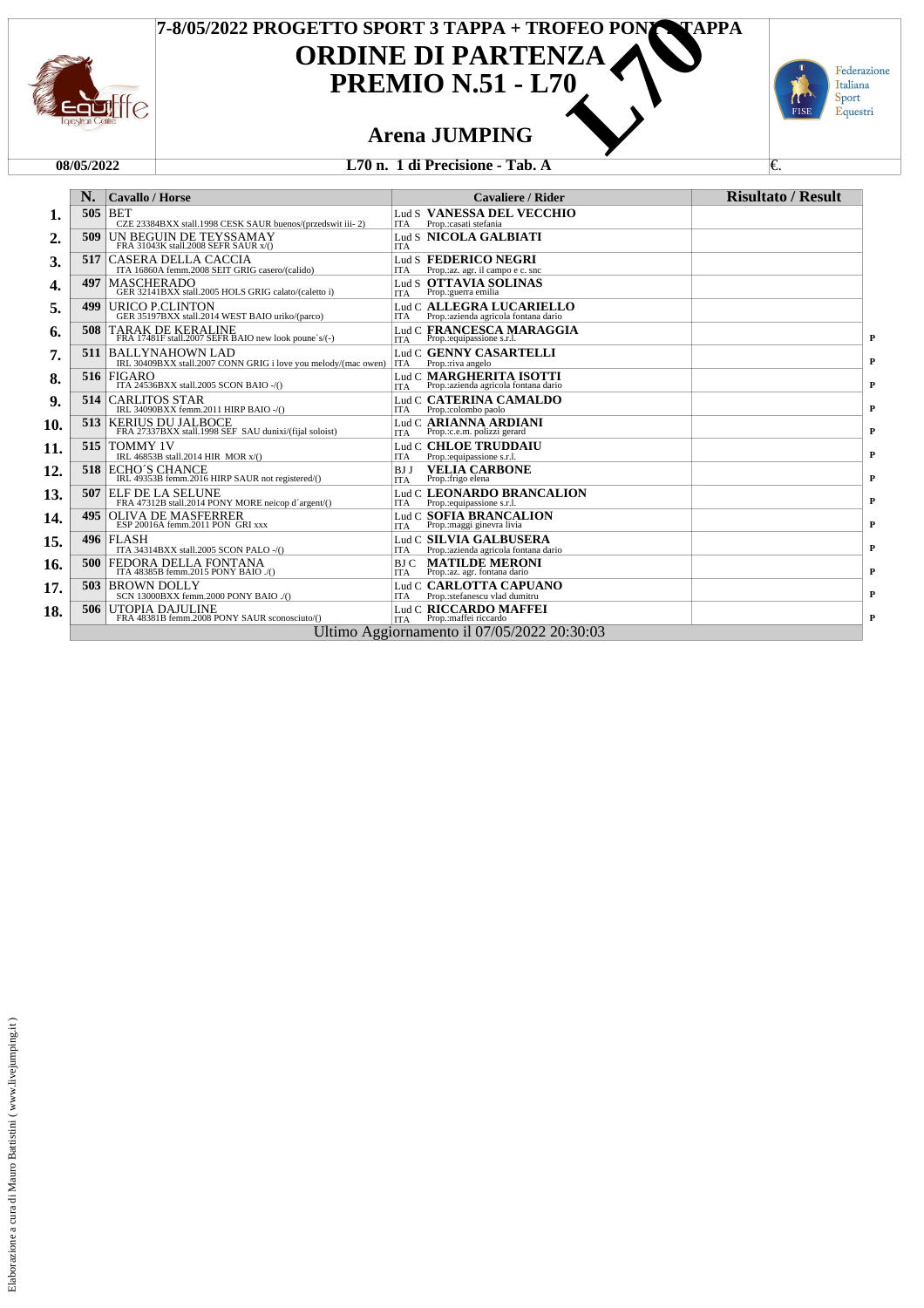



## **Arena JUMPING**

| B80 n. 1 di Precisione - Tab. A<br>08/05/2022 |  |  | €.                                                                                                                                                                                                                                                                                                                                                                                                                                                                                                                                                                                                                                                                                                                                                                                                                                                                                                                                                                                                                                                                                                                                                                                                                                                                                                                                                                                     |                                                            |                                                                                                                                                                                                                                                                                                                                                                                                                                                                                                                                                                                                                                                                                                                            |  |  |
|-----------------------------------------------|--|--|----------------------------------------------------------------------------------------------------------------------------------------------------------------------------------------------------------------------------------------------------------------------------------------------------------------------------------------------------------------------------------------------------------------------------------------------------------------------------------------------------------------------------------------------------------------------------------------------------------------------------------------------------------------------------------------------------------------------------------------------------------------------------------------------------------------------------------------------------------------------------------------------------------------------------------------------------------------------------------------------------------------------------------------------------------------------------------------------------------------------------------------------------------------------------------------------------------------------------------------------------------------------------------------------------------------------------------------------------------------------------------------|------------------------------------------------------------|----------------------------------------------------------------------------------------------------------------------------------------------------------------------------------------------------------------------------------------------------------------------------------------------------------------------------------------------------------------------------------------------------------------------------------------------------------------------------------------------------------------------------------------------------------------------------------------------------------------------------------------------------------------------------------------------------------------------------|--|--|
|                                               |  |  |                                                                                                                                                                                                                                                                                                                                                                                                                                                                                                                                                                                                                                                                                                                                                                                                                                                                                                                                                                                                                                                                                                                                                                                                                                                                                                                                                                                        |                                                            |                                                                                                                                                                                                                                                                                                                                                                                                                                                                                                                                                                                                                                                                                                                            |  |  |
| N.                                            |  |  |                                                                                                                                                                                                                                                                                                                                                                                                                                                                                                                                                                                                                                                                                                                                                                                                                                                                                                                                                                                                                                                                                                                                                                                                                                                                                                                                                                                        | Cavaliere / Rider                                          | <b>Risultato</b> / <b>Result</b>                                                                                                                                                                                                                                                                                                                                                                                                                                                                                                                                                                                                                                                                                           |  |  |
| 510                                           |  |  | <b>ITA</b>                                                                                                                                                                                                                                                                                                                                                                                                                                                                                                                                                                                                                                                                                                                                                                                                                                                                                                                                                                                                                                                                                                                                                                                                                                                                                                                                                                             | Prop.:soc.agr. garzonera s.n.c. di branca e. & c.          |                                                                                                                                                                                                                                                                                                                                                                                                                                                                                                                                                                                                                                                                                                                            |  |  |
| 507                                           |  |  | <b>ITA</b>                                                                                                                                                                                                                                                                                                                                                                                                                                                                                                                                                                                                                                                                                                                                                                                                                                                                                                                                                                                                                                                                                                                                                                                                                                                                                                                                                                             | Prop.:equipassione s.r.l.                                  |                                                                                                                                                                                                                                                                                                                                                                                                                                                                                                                                                                                                                                                                                                                            |  |  |
| 508                                           |  |  | ITA                                                                                                                                                                                                                                                                                                                                                                                                                                                                                                                                                                                                                                                                                                                                                                                                                                                                                                                                                                                                                                                                                                                                                                                                                                                                                                                                                                                    | Prop.:equipassione s.r.l.                                  |                                                                                                                                                                                                                                                                                                                                                                                                                                                                                                                                                                                                                                                                                                                            |  |  |
| 511                                           |  |  | <b>ITA</b>                                                                                                                                                                                                                                                                                                                                                                                                                                                                                                                                                                                                                                                                                                                                                                                                                                                                                                                                                                                                                                                                                                                                                                                                                                                                                                                                                                             | Prop.:riva angelo                                          |                                                                                                                                                                                                                                                                                                                                                                                                                                                                                                                                                                                                                                                                                                                            |  |  |
| 514                                           |  |  | <b>ITA</b>                                                                                                                                                                                                                                                                                                                                                                                                                                                                                                                                                                                                                                                                                                                                                                                                                                                                                                                                                                                                                                                                                                                                                                                                                                                                                                                                                                             | Prop.:colombo paolo                                        |                                                                                                                                                                                                                                                                                                                                                                                                                                                                                                                                                                                                                                                                                                                            |  |  |
| 516                                           |  |  |                                                                                                                                                                                                                                                                                                                                                                                                                                                                                                                                                                                                                                                                                                                                                                                                                                                                                                                                                                                                                                                                                                                                                                                                                                                                                                                                                                                        |                                                            |                                                                                                                                                                                                                                                                                                                                                                                                                                                                                                                                                                                                                                                                                                                            |  |  |
| 523                                           |  |  | <b>ITA</b>                                                                                                                                                                                                                                                                                                                                                                                                                                                                                                                                                                                                                                                                                                                                                                                                                                                                                                                                                                                                                                                                                                                                                                                                                                                                                                                                                                             | Prop.: marena giovanna laura clelia maria                  |                                                                                                                                                                                                                                                                                                                                                                                                                                                                                                                                                                                                                                                                                                                            |  |  |
| 54                                            |  |  | <b>ITA</b>                                                                                                                                                                                                                                                                                                                                                                                                                                                                                                                                                                                                                                                                                                                                                                                                                                                                                                                                                                                                                                                                                                                                                                                                                                                                                                                                                                             | Prop.:equipassione s.r.l.                                  |                                                                                                                                                                                                                                                                                                                                                                                                                                                                                                                                                                                                                                                                                                                            |  |  |
| 92                                            |  |  | <b>ITA</b>                                                                                                                                                                                                                                                                                                                                                                                                                                                                                                                                                                                                                                                                                                                                                                                                                                                                                                                                                                                                                                                                                                                                                                                                                                                                                                                                                                             | Prop.:equipassione s.r.l.                                  |                                                                                                                                                                                                                                                                                                                                                                                                                                                                                                                                                                                                                                                                                                                            |  |  |
| 502                                           |  |  |                                                                                                                                                                                                                                                                                                                                                                                                                                                                                                                                                                                                                                                                                                                                                                                                                                                                                                                                                                                                                                                                                                                                                                                                                                                                                                                                                                                        |                                                            |                                                                                                                                                                                                                                                                                                                                                                                                                                                                                                                                                                                                                                                                                                                            |  |  |
| 504                                           |  |  | <b>ITA</b>                                                                                                                                                                                                                                                                                                                                                                                                                                                                                                                                                                                                                                                                                                                                                                                                                                                                                                                                                                                                                                                                                                                                                                                                                                                                                                                                                                             |                                                            |                                                                                                                                                                                                                                                                                                                                                                                                                                                                                                                                                                                                                                                                                                                            |  |  |
| 517                                           |  |  |                                                                                                                                                                                                                                                                                                                                                                                                                                                                                                                                                                                                                                                                                                                                                                                                                                                                                                                                                                                                                                                                                                                                                                                                                                                                                                                                                                                        |                                                            |                                                                                                                                                                                                                                                                                                                                                                                                                                                                                                                                                                                                                                                                                                                            |  |  |
| 522                                           |  |  | ITA                                                                                                                                                                                                                                                                                                                                                                                                                                                                                                                                                                                                                                                                                                                                                                                                                                                                                                                                                                                                                                                                                                                                                                                                                                                                                                                                                                                    | Prop.:toccafondi susanna                                   |                                                                                                                                                                                                                                                                                                                                                                                                                                                                                                                                                                                                                                                                                                                            |  |  |
| 524                                           |  |  | <b>ITA</b>                                                                                                                                                                                                                                                                                                                                                                                                                                                                                                                                                                                                                                                                                                                                                                                                                                                                                                                                                                                                                                                                                                                                                                                                                                                                                                                                                                             | Prop.:genovesi massimo                                     |                                                                                                                                                                                                                                                                                                                                                                                                                                                                                                                                                                                                                                                                                                                            |  |  |
| 525                                           |  |  | <b>BJJ</b><br><b>ITA</b>                                                                                                                                                                                                                                                                                                                                                                                                                                                                                                                                                                                                                                                                                                                                                                                                                                                                                                                                                                                                                                                                                                                                                                                                                                                                                                                                                               | <b>GAIA MARIA MANTOVANI</b><br>Prop.:gilardi ioris giovita |                                                                                                                                                                                                                                                                                                                                                                                                                                                                                                                                                                                                                                                                                                                            |  |  |
| 526                                           |  |  | <b>ITA</b>                                                                                                                                                                                                                                                                                                                                                                                                                                                                                                                                                                                                                                                                                                                                                                                                                                                                                                                                                                                                                                                                                                                                                                                                                                                                                                                                                                             |                                                            |                                                                                                                                                                                                                                                                                                                                                                                                                                                                                                                                                                                                                                                                                                                            |  |  |
| 540                                           |  |  | <b>FRA</b>                                                                                                                                                                                                                                                                                                                                                                                                                                                                                                                                                                                                                                                                                                                                                                                                                                                                                                                                                                                                                                                                                                                                                                                                                                                                                                                                                                             | Prop.:abbracciavento anna                                  |                                                                                                                                                                                                                                                                                                                                                                                                                                                                                                                                                                                                                                                                                                                            |  |  |
|                                               |  |  |                                                                                                                                                                                                                                                                                                                                                                                                                                                                                                                                                                                                                                                                                                                                                                                                                                                                                                                                                                                                                                                                                                                                                                                                                                                                                                                                                                                        |                                                            |                                                                                                                                                                                                                                                                                                                                                                                                                                                                                                                                                                                                                                                                                                                            |  |  |
|                                               |  |  | <b>Cavallo / Horse</b><br><b>CASTLEKELLY WILL</b><br>IRL 15423E stall.2007 SCON ROAN sconosciuto/(sconosciuto)<br><b>ELF DE LA SELUNE</b><br>FRA 47312B stall.2014 PONY MORE neicop d'argent/()<br><b>TARAK DE KERALINE</b><br>FRA 17481F stall.2007 SEFR BAIO new look poune's/(-)<br><b>BALLYNAHOWN LAD</b><br>IRL 30409BXX stall.2007 CONN GRIG i love you melody/(mac owen)<br><b>CARLITOS STAR</b><br>IRL 34090BXX femm.2011 HIRP BAIO -/()<br><b>FIGARO</b><br>ITA 24536BXX stall.2005 SCON BAIO -/()<br><b>OILIANE DUFF</b><br>FRA 24662BXX femm.2004 CONN GRIG quimper iii/(fort doolin)<br>MICKEY LA CHEVALERIE<br>FRA 33627BXX stall.2000 PONY PALO flatteur/(tokel)<br><b>BAMBOU DE LANVAUX</b><br>FRA 48457B femm.2011 PSFR ISAB fricotin/()<br>$\begin{array}{ l } \hline \text{BLU~ICE~TOP} \\ \hline \text{GER~12886E~femm.} \\ \hline \end{array}$<br>ABERCROM<br>ITA 30872BXX stall.2010 SEIT BAIO oxer del cetona/(nonstop)<br>CASERA DELLA CACCIA<br>ITA 16860A femm.2008 SEIT GRIG casero/(calido)<br><b>DANDI DES BELERBES</b><br>FRA 47160B femm.2013 SEFR BAIO kannan (nl)/()<br><b>OUANAMI</b><br>ITA 28190BXX femm.2009 SEIT BAIO looping/(concoral)<br><b>VALENCIA</b><br>NED 21229BXX femm.2002 KWPN BSCU celano/(elan)<br><b>SAMIRA</b><br>SCN 30567K femm.2017 SCON SAUR x/()<br><b>CLASSIC CONTENDRO</b><br>GER 03236I stall.2003 BAYE BAIO contendro/() | BJ C                                                       | ****** CONTROLLO PASSAPORTI *******<br>BJC LUCREZIA CIPOLLA<br>Lud C LEONARDO BRANCALION<br>Lud C FRANCESCA MARAGGIA<br>Lud C GENNY CASARTELLI<br>Lud C CATERINA CAMALDO<br>Lud C <b>MARGHERITA ISOTTI</b><br>ITA Prop.:azienda agricola fontana dario<br>Lud C AURORA CINDOLO<br>Lud C GIULIA BRANCHINI<br>Lud J MARGHERITA MONDO<br>$\begin{tabular}{ll} Lud\ S & LICIA \ CESARE \\ ITA & Prop. : 24711 \\ \end{tabular}$<br>Lud J LUCREZIA GUMIERO<br>Prop.:palma maria cristina<br>Lud S <b>FEDERICO NEGRI</b><br>ITA Prop.:az. agr. il campo e c. snc<br>Lud C SOFIA ANTONELLA APPIANI<br><b>LIVIA GENOVESI</b><br>Lud J JESSICA BORSTELMANN<br>Lud S SANDRA DORILLEAU<br>Ultimo Aggiornamento il 07/05/2022 20:30:42 |  |  |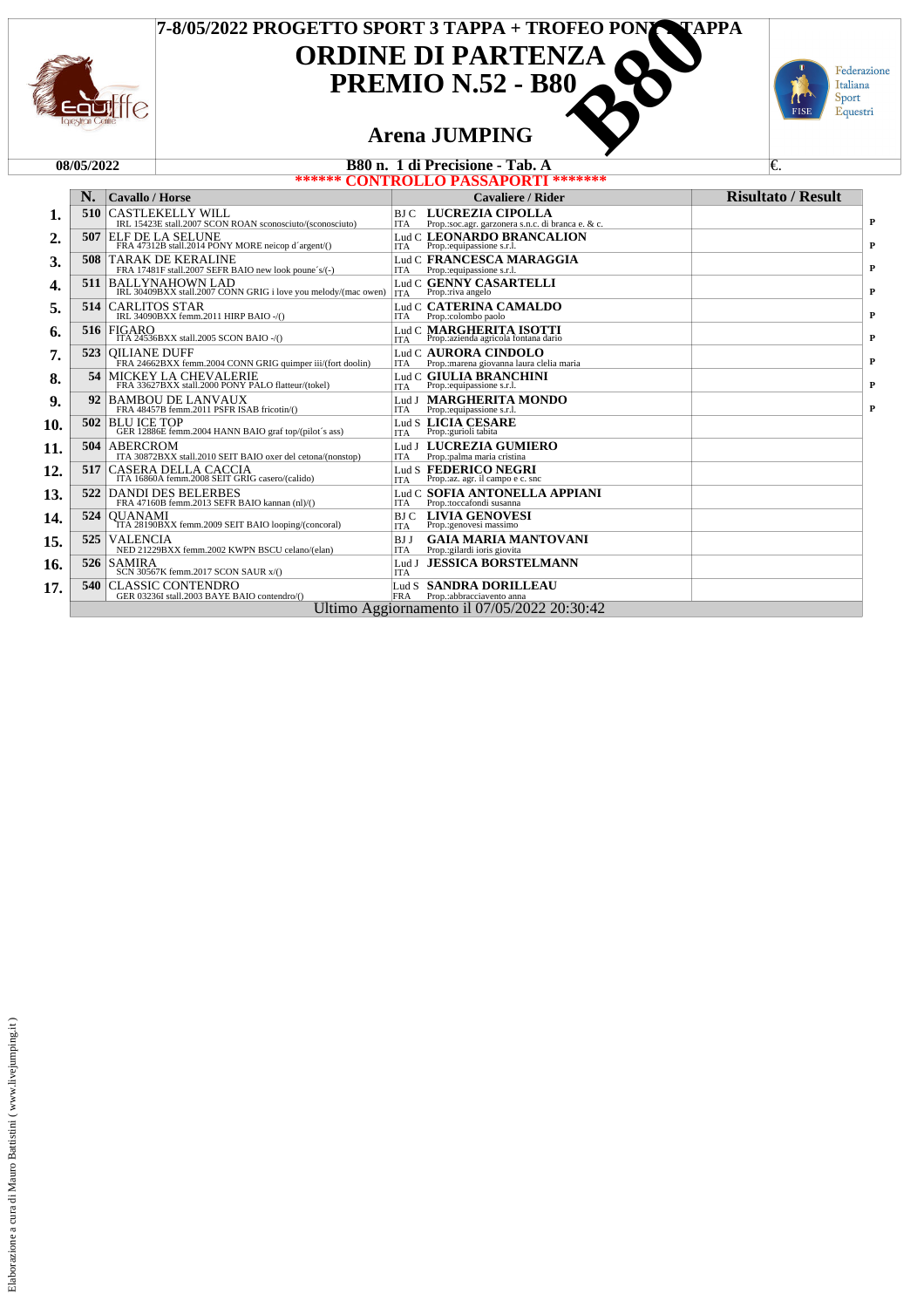

|    |                                             | $ $ Cavallo / Horse                                                                            |                             | Cavaliere / Rider                                                | <b>Risultato / Result</b> |  |  |
|----|---------------------------------------------|------------------------------------------------------------------------------------------------|-----------------------------|------------------------------------------------------------------|---------------------------|--|--|
| 1. |                                             | <b>533   KAYAK</b><br>NED 49337B stall.2015 KWPN SAUR triomphe de muze/(grandino)              | $2^{\circ}$ S<br><b>ITA</b> | <b>VALENTINA BALLABENI</b><br>Prop.:ballabeni stefano agostino   |                           |  |  |
| 2. |                                             | $534$ GINA<br>NED 33687BXX femm.2011 KWPN BAIO opium/(cantos)                                  | $1^{\circ}$ S<br><b>ITA</b> | <b>NICOLE LOCATELLI</b><br>Prop.:locatelli nicole                |                           |  |  |
| 3. |                                             | <b>527   KATANA Z.G.</b><br>NED 46361B femm.2015 KWPN SAUR arezzo vdl/(diamant de semilly) ITA | $2^{\circ}$ S               | <b>MATTIA LACCHINI</b><br>Prop.: primavera s.s. società agricola |                           |  |  |
| 4. |                                             | 532 DIAMANT DE FLOBECO Z<br>BEL 28981G stall.2010 ZANG GRIG diamant de semilly/()              | <b>ITA</b>                  | <b>FEDERICA BOZZO ROLANDO</b><br>Prop.:strada eleonora           |                           |  |  |
|    | Ultimo Aggiornamento il 07/05/2022 20:26:58 |                                                                                                |                             |                                                                  |                           |  |  |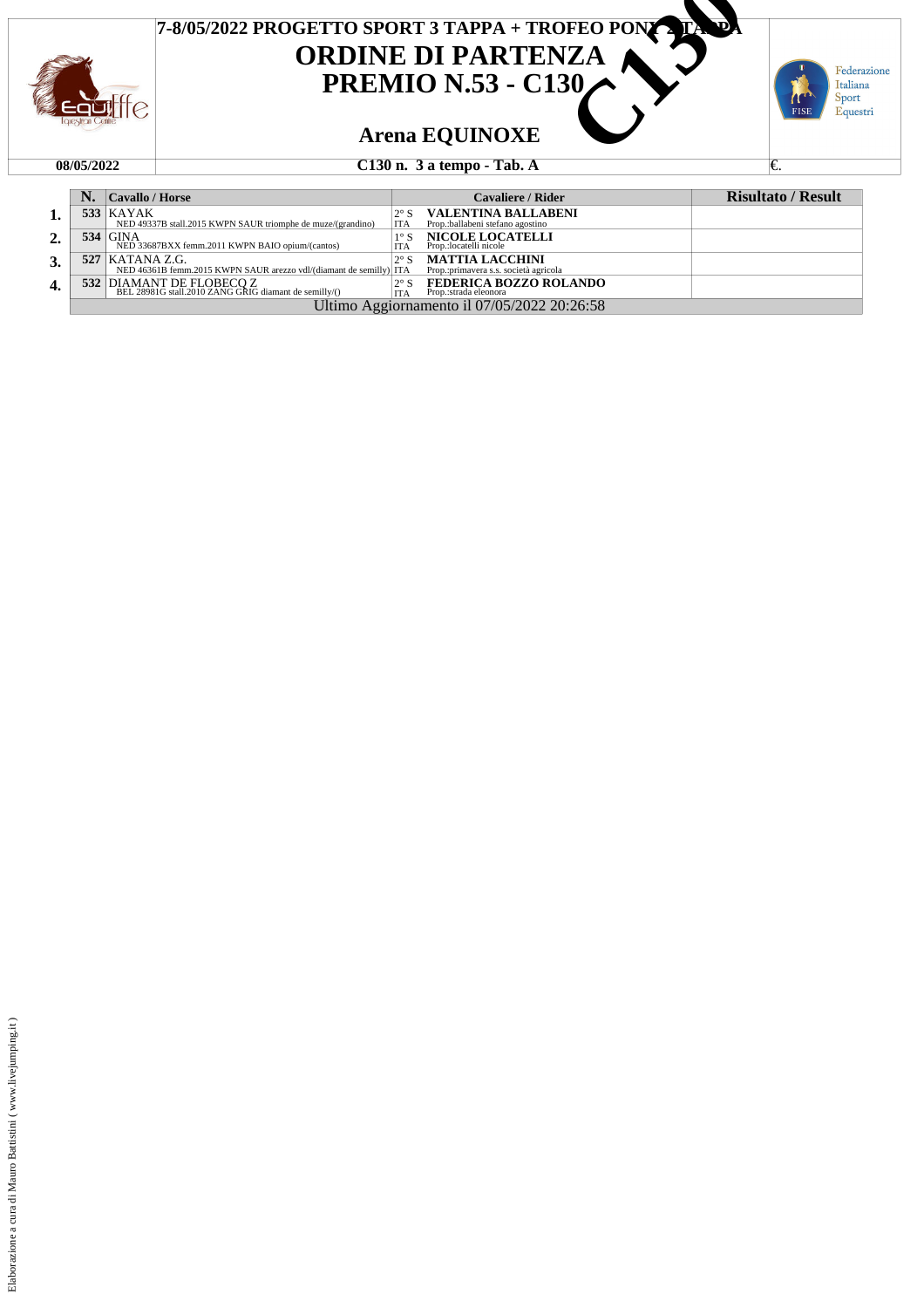

# **ORDINE DI PARTENZA PREMIO N.60 - B90<br>LIVELLO BASE 90 - A TEM Arena JUMPING 7-8/05/2022 PROGETTO SPORT 3 TAPPA + TROFEO PONY VAPPA<br>
<b>CORDINE DI PARTENZA<br>
PREMIO N.60 - B90**<br>
LIVELLO BASE 90 - A TEMPOPA<br>
Arena JUMPING<br>
B90 n. 3 a tempo - Tab. A



### **08/05/2022 13,30 h B90 n. 3 a tempo - Tab. A** €.

| N.         | <b>Cavallo</b> / Horse                                                                                          |                          | Cavaliere / Rider                                                              | <b>Risultato / Result</b> |
|------------|-----------------------------------------------------------------------------------------------------------------|--------------------------|--------------------------------------------------------------------------------|---------------------------|
| 51         | PATRICK<br>NED 46339B stall.2010 PONY GPOM scn/(scn)                                                            | BJ J<br>ITA              | <b>VITTORIO ARIOLI</b><br>Prop.:semenza monica                                 |                           |
| 61         | D'ORPHEE DE CLAIDS<br>FRA 32741BXX femm.2013 PONY PALO hanes/(ulior des isles)                                  | BJ C<br>ITA              | VICTORIA DERNI<br>Prop.: derni stefano                                         |                           |
| 106        | <b>JEROME</b><br>BEL 28236BXX stall.2005 SCON GRIG -/()                                                         | BJ C<br><b>ITA</b>       | <b>BENEDETTA MARIA GHIDINI</b><br>Prop.: da silva laura annabel                |                           |
| 116        | <b>MAHDI DES LYS</b><br>FRA 19244BXX femm.2000 PONY SAUR cylas des lys/(merrie marcel ofossemsley)              | BJ J                     | ALESSANDRA PREARO                                                              |                           |
| 122        | TEX                                                                                                             | <b>ITA</b><br>BJ J       | Prop.:prearo paola<br>ALESSANDRO FORLANI                                       |                           |
| 124        | ITA 03369N stall.2008 SCON GRIG xx/()<br>VISTA TROIS                                                            | <b>ITA</b><br>BJ C       | Prop.:palmas federico<br><b>SOFIA BELLUSCHI</b>                                |                           |
| 132        | FRA 20885A femm.2009 PONY ROAN canterton joe/(dino de dampierre) TA<br><b>COLLOONEY PIE</b>                     | BJ C                     | Prop.:equipassione s.r.l.<br><b>ANITA MARCHESI</b>                             |                           |
| 117        | IRL 29913BXX femm.2009 IRS_PNER -/()<br><b>CEIDE SAOIRSE</b>                                                    | <b>ITA</b><br>BJ C       | Prop.:rampi elena<br><b>FEDERICA CROCI</b>                                     |                           |
|            | IRL 48190B femm.2013 CONN GRIG rathlacken cascade/()                                                            | <b>ITA</b>               | Prop.: croci federica                                                          |                           |
| 29         | MAGUIRESTABLES BLUEBERRY HILL<br>NED 35039BXX femm.2011 PONY GRIG irish boy of hazelfield/()                    | BJ C<br><b>ITA</b>       | <b>BEATRICE RE DE PAOLINI</b><br>Prop.: magni tatiana                          |                           |
| <b>130</b> | TOSCA PLAISANCE<br>FRA 47397B femm.2007 PONY BAIO zodiak/()                                                     | BJ C<br><b>ITA</b>       | <b>GIULIA GIACHERO</b><br>Prop.:bettoni efrem                                  |                           |
| 137        | RACECOURSE MISTY<br>IRL 21457A femm.2008 CONN GRIG robe earl/(thunderball)                                      | BJ C<br><b>ITA</b>       | <b>MARGHERITA TIRASSA</b><br>Prop.:societa'a gricola semplice palma            |                           |
| 104        | TESSY 43<br>GER 34271BXX femm.2006 PONY SAUR -/()                                                               | BJ C<br><b>ITA</b>       | <b>MARTINA VILLA</b><br>Prop.:scuderia della rovere s.s.d. a.r.l.              |                           |
| 95         | ORCHID´S ROZALLIA<br>NED 33336BXX femm.2007 NEWF BAIO kantie's ronaldo/(zodiak)                                 | BJ C<br><b>ITA</b>       | <b>ISABELLA MONDELLINI</b><br>Prop.:righetto maddalena                         |                           |
| <b>108</b> | SCHTROUMPF CHAYOTTES<br>FRA 46976B stall.2006 CONN GRIG caryl de beauchamp/(garryhinch millrace (ie))           | BJ C<br><b>ITA</b>       | <b>CAMILLA POMPILIO</b><br>Prop.: morzenti michela                             |                           |
| 112        | POWERRANGER VAN GOUDEVEERDEGEM<br>BEL 47249B stall.2011 BWP_BAIO eternity van de n.ranch/()                     | BJ J                     | <b>SIMONE AROSIO</b>                                                           |                           |
| 135        | CLOE <sup>2</sup>                                                                                               | <b>ITA</b><br>BJ J       | Prop.: club ippico monzese asd<br>SYRIA ZUCCHETTI                              |                           |
| 97         | ITA 47216B femm.2013 PONY SAUR -/()<br><b>AUGHAVANEEN LADY</b>                                                  | <b>ITA</b><br>BJ C       | Prop.:triscari binoni aurelio<br>LUDOVICA ALACCHI                              |                           |
| 102        | IRL 34338BXX femm.2014 CONN GRIG meelickisland rebel/(billy)<br><b>HOLSTEINS SASKIA</b>                         | <b>ITA</b><br>BJ J       | Prop.: donegana matteo d.i.<br><b>CHIARA GISONDI</b>                           |                           |
| 98         | GER 32711BXX femm.2007 DTRP BAIO fs disagio/(horsegate minstrel) ITA<br>TANA DE TUSHITA                         | BJ C                     | Prop.:tucano internazionale srl<br>VIRGINIA FRAGASSO                           |                           |
| 125        | SCN 29372K femm.2007 SEFR SBRU x/()<br>JELLO E                                                                  | <b>ITA</b><br>BJ C       |                                                                                |                           |
|            | BEL 10942F stall.2005 BWP_BAIO ******************/()                                                            | <b>ITA</b>               | ALICE BIANCA BAJ<br>Prop.:spagnoli riccardo                                    |                           |
| 101        | <b>BELYS</b><br>ITA 47565B stall.2017 PONY BAIO -/()                                                            | BJ C<br><b>ITA</b>       | <b>ALESSANDRA TREGAMBE</b><br>Prop.:provenzi manuel                            |                           |
| 111        | EVEREST HERBIE HANGKOK<br>NED 32948BXX stall.2010 PONY BAIO make my day/(brandy xiii)                           | BJ C<br><b>ITA</b>       | ANNA LOMBARDI<br>Prop.: murgese antonia chiara                                 |                           |
| <b>120</b> | AVEL RIVER D´ARGOAT<br>FRA 48405B stall.2010 CONN GRIG bunowen paddy/(idenoir)                                  | BJ J<br><b>ITA</b>       | <b>SOFIA PATELLI</b><br>Prop.:centro ippico team sisters di balzaretti sabrina |                           |
| 119        | <b>BROWNIE</b><br>NED 34339BXX femm.2011 PONY PBAI -/()                                                         | BJ C<br><b>ITA</b>       | ALESSIA GHIRARDELLI<br>Prop.:foresti federica                                  |                           |
| 103        | VARIO DE CHATELAIN<br>FRA 46272B stall.2009 PONY BAIO polaris du luy/()                                         | BJ C<br><b>ITA</b>       | ALESSIA PINA<br>Prop.:pina giorgio                                             |                           |
| 105        | KIDA<br>NED 47047B femm.2004 NHS_BAIO onbekend/()                                                               | BJ C<br><b>ITA</b>       | <b>CLARA RASORI</b><br>Prop.: rasori umberto                                   |                           |
| 96         | <b>SPIDERMAN</b>                                                                                                | BJ C                     | <b>BEATRICE FANCOLI</b>                                                        |                           |
| 107        | FRA 48404B femm.2006 SEFR GRIG sconosciuto/()<br>HIETVELD'S ARNO<br>NED 33893BXX stall.2004 NEWF BSCU aladin/() | <b>ITA</b><br>BJ C       | Prop.: azienda agricola il campo e c sno<br>SOFIA AUSILIA GHIDINI              |                           |
| 128        | LAURA DE MONTMAIN                                                                                               | <b>ITA</b>               | Prop.:isolani cristina<br>BJ C EMMA MAZZOLA                                    |                           |
| <b>100</b> | g starr aristo/(willoway all agold)<br>FRA 05223D femm.1999 PONY SAUR shining<br><b>STICHES</b>                 | BJ C                     | Prop.:violante nicola<br><b>ANNA COLOMBO</b>                                   |                           |
| 136        | IRL 34690BXX femm.2009 PONY GRIG -/()<br>SULAATIK'S ARMANI                                                      | <b>ITA</b><br>BJ C       | Prop.:centro equestre le siepi asd<br><b>ALLEGRA PIAN</b>                      |                           |
|            | NED 34831BXX stall.2005 NEWF BSCU aladin/()                                                                     | <b>ITA</b>               | Prop.:pian fabio                                                               |                           |
| 229        | BETTYS LUCKY CHARM<br>GBR 21653A stall.2010 CONN GRIG gerennic de goariva/(cloonisie cashel)                    | BJ C<br><b>ITA</b>       | <b>MATTIA FIORESE</b><br>Prop.: horse 360 srl                                  |                           |
| 185        | WIESO NICHT 2<br>GER 48447B stall.2007 RHEI SAUR -/()                                                           | BJ C<br><b>ITA</b>       | <b>CAROLA DELL'OCA</b><br>Prop.:pucillo alexandra                              |                           |
| 121        | CARRAIG THOMAND<br>IRL 46944B stall.2010 HIRP PNER sconosciuto/()                                               | BJ C<br><b>ITA</b>       | <b>GABRIELE BISCALDI</b><br>Prop.: marras antonio                              |                           |
| 99         | <b>BOO HOO SPARTACUS</b><br>IRL 47739B stall.2012 HIRP BSCU 0/()                                                | BJ C<br><b>ITA</b>       | <b>GIULIA BELOTTI</b><br>Prop.:a.s.d. ippica le foppe                          |                           |
| 33         | DIXIE CHIC<br>IRL 17727A femm.2006 PONY DUN ./()                                                                | <b>BJC</b><br><b>ITA</b> | EVA CAMMARATA<br>Prop.:scuderia della rovere s.s.d. a.r.l.                     |                           |
| 127        | DARIUS DU CAUROY<br>FRA 48846B stall.2013 SEFR BAIO iowa/()                                                     | BJ C<br><b>ITA</b>       | <b>OLIVIA PICCINO</b><br>Prop.: uras monica                                    |                           |
| 129        | MR COOL AND EASY<br>SCN 14670BXX stall.1997 PONY GRIG /()                                                       | BJ C                     | <b>GIOIA DELL'ANNA</b>                                                         |                           |
| 126        | <b>GLAMOUR D'HARREVILLE</b>                                                                                     | <b>ITA</b><br>BJ C       | Prop.: delfini siria<br><b>GRETA LOMBARDI</b>                                  |                           |
| 123        | FRA 48339B femm.2016 PONY GRIG ginger ravignan/(doppelspiel poet)ITA<br>AZZURRA                                 | BJ C                     | Prop.:societa'a gricola semplice palma<br><b>SOFIA PROVENZI</b>                |                           |
| 134        | ITA 29250BXX femm.2009 PONY BAIO -/()<br>VANIA DU BOIS                                                          | <b>ITA</b><br>BJ C       | Prop.:medici lucrezia<br><b>CATERINA NODARI</b>                                |                           |
| 113        | FRA 48434B femm.2009 PONY SCCC nudeno du hardrais/(lark du berlais)<br>VOORENS WHITE DUKE                       | <b>ITA</b><br><b>BJC</b> | Prop.:equipassione s.r.l.<br><b>MATILDE STRADA</b>                             |                           |
|            | BEL 00617Y stall.2005 WELS SAUR voorens jack/(emmickhoven's yka)ITA                                             |                          | Prop.:strada angelo                                                            |                           |
| 140        | LOUGHSHORE SOLITAIRE<br>IRL 47997B femm.2011 IRS_BAIO waldo van dungen/()                                       | BJ C<br><b>ITA</b>       | <b>BEATRICE DALZINI</b><br>Prop.: i diamantini delle foppe asd                 |                           |
| 131        | <b>FIRE</b><br>BEL 34226BXX stall.2005 BWP_BAIO -/()                                                            | BJ C<br><b>ITA</b>       | <b>GIORGIA LIGORI</b><br>Prop.:ligori giorgia                                  |                           |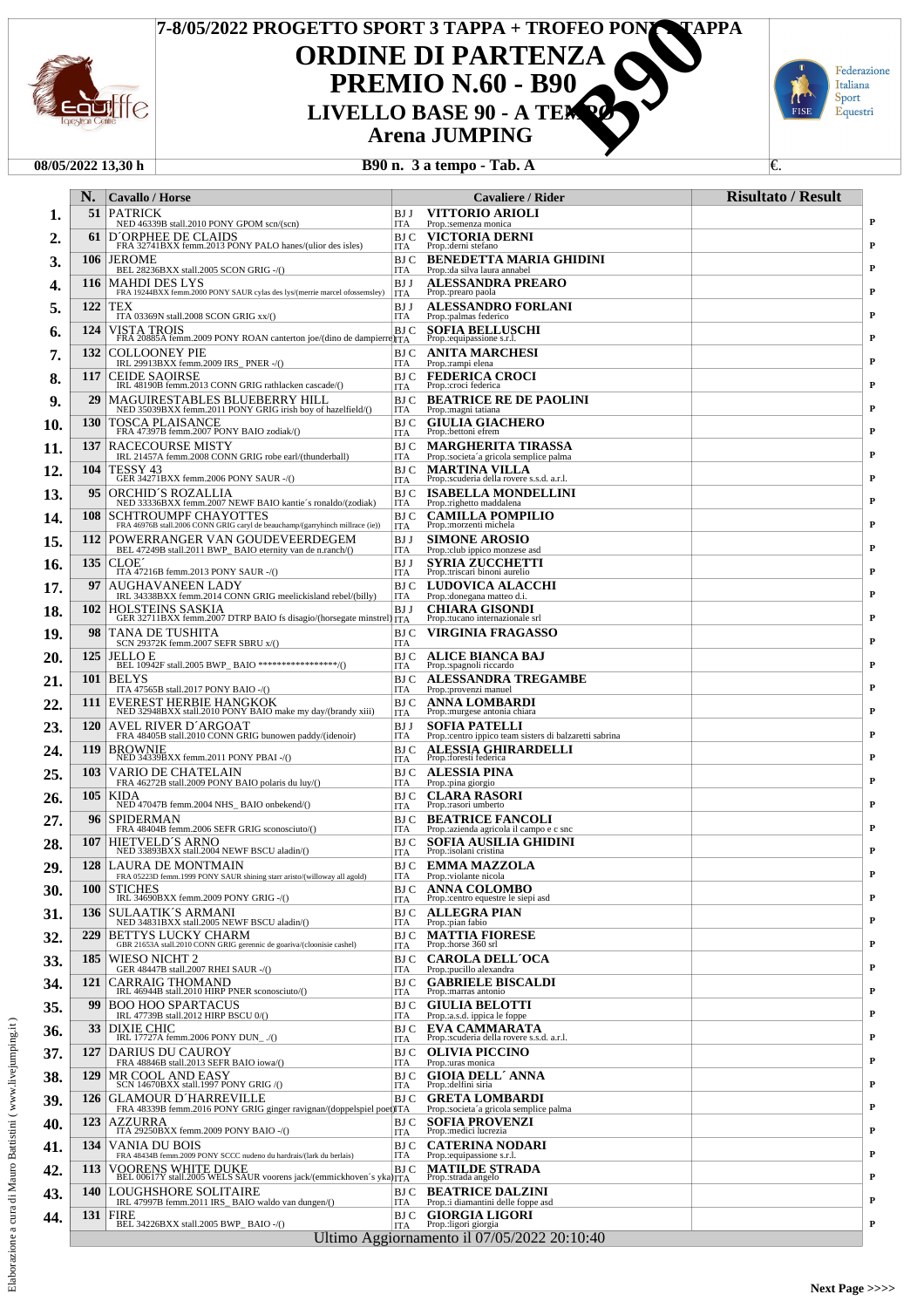|                                                      |            |                                                                                             |                              |                                                                             | Prix N.60 - B90 Pag.2     |   |
|------------------------------------------------------|------------|---------------------------------------------------------------------------------------------|------------------------------|-----------------------------------------------------------------------------|---------------------------|---|
|                                                      | N.         | <b>Cavallo</b> / Horse<br><b>MISTY COILL</b>                                                |                              | Cavaliere / Rider                                                           | <b>Risultato / Result</b> |   |
| 45.                                                  | 118        | IRL 45947B stall.2015 CONN BRAB coill rua champ/()                                          | BJ C<br>ITA                  | MARTINA BLASOTTA<br>Prop.:blasotta martina                                  |                           | P |
| 46.                                                  | 115        | ALMELLE DE L'AUBE<br>FRA 21403A femm.2010 PONY BAIO melle jerome/(udon des etang)           | <b>BJC</b><br>ITA            | <b>SUSANNA SAVOLDI</b><br>Prop.:rossi patrizia                              |                           | P |
| 47.                                                  | 114        | <b>MY GALWAY GIRL</b><br>IRL 47839B femm.2011 HIRP PBAI scn/()                              | BJ C<br>ITA                  | <b>ANNA MACCHI</b><br>Prop.: mythorses srl                                  |                           | P |
| 48.                                                  | 109        | <b>CAMERON DE CIVRY</b><br>FRA 46948B stall.2012 NEWF BAIO rambo (nl)/(karistode l'aumont)  | BJ J<br>ITA                  | <b>AURORA MANGILI</b><br>Prop.:mangili aurora                               |                           | P |
| 49                                                   | <b>110</b> | <b>BUBBLES</b>                                                                              | <b>BJ</b> C                  | <b>SARA D'ANGELO</b>                                                        |                           | P |
| 1 min.Break                                          |            | GBR 27835BXX femm.2005 WELS SAUR -/()                                                       | <b>ITA</b>                   | Prop.: zorzi valeria giovanna antonia                                       |                           |   |
| 50.                                                  | 216        | <b>SUBOTAY</b><br>ITA $30140BXX$ stall.2006 SCON SAUR -/()                                  | B Y<br><b>ITA</b>            | <b>SARA DEGANI</b><br>Prop.:tridella marco giuseppe                         |                           |   |
| 51.                                                  | 225        | <b>GRAND CRU VAN DE BERNSEHOEVE Z</b><br>NED 48412B stall.2016 ZANG BAIO globel expres/()   | <b>BS</b><br><b>ITA</b>      | <b>FRANCESCA BALDACCI</b><br>Prop.:baldacci francesca                       |                           |   |
| 52.                                                  | 450        | PHENIX KERVEC<br>FRA 17828G stall.2003 SEFR BAIO ephebe for ever/(quidam de revel)          | B Y<br><b>ITA</b>            | <b>SIBILLA BAZZAN</b><br>Prop.:albanese silvia                              |                           |   |
| 53.                                                  | 212        | HOOLIGAN DE LA SALM                                                                         | B S                          | <b>OLGA BOGATKO</b>                                                         |                           |   |
| 54.                                                  | 218        | GBR 35181BXX stall.2013 AES_GRIG hopalong cassidy xx/(cicero van paemel)<br><b>CAMPEJ</b>   | <b>ITA</b><br>B Y            | Prop.:bogatko olga<br><b>FEDERICA MICHELLE RUBINI</b>                       |                           |   |
| 55.                                                  | 223        | GER 18493BXX stall.2003 HOLS BAIO corrado i/(d.nightshade)<br><b>COURVOISIER</b>            | <b>ITA</b><br><b>BS</b>      | Prop.:antali piermauro<br>CLAUDIA VALERIA NINCI                             |                           |   |
|                                                      | 217        | NED 47819B stall.2007 KWPN BAIO montender/(quick star)                                      | <b>ITA</b><br>B S            | Prop.:ninci claudia valeria<br><b>SARA BUSCA</b>                            |                           |   |
| 56.                                                  |            | ACTION PLEASURE KATTEVENNE<br>BEL 16205F stall.2012 ZANG BAIO action breaker/(for pleasure) | <b>ITA</b>                   | Prop.:busca sara                                                            |                           |   |
| 57.                                                  | 215        | <b>FIX YOU</b><br>FRA 20738A stall.2012 SCON BAIO xxx/()                                    | B Y<br><b>ITA</b>            | <b>MARTINA COMINATO</b><br>Prop.:sigolo erika                               |                           |   |
| 58.                                                  | 226        | <b>CRISTALL FOREVER</b><br>ITA 13463D stall.2014 SEIT GRIG cristallo i/(le tot de semilly)  | B S<br><b>ITA</b>            | <b>BARBARA GRIGOLI</b><br>Prop.:gonella giampaolo                           |                           |   |
| 59.                                                  | 213        | Q.C. DELLA BASSANELLA<br>GER 29546BXX stall.2009 HANN BAIO quite capitol/(picard)           | <b>BS</b><br><b>ITA</b>      | FRANCESCA ALESSANDRA ANNA MULLER<br>Prop.: muller francesca alessandra anna |                           |   |
| 60.                                                  | 220        | VALENTINO II DI VALDEMONE (EX<br>NED 24504BXX stall.2002 KWPN BAIO amsterdam/(walser)       | B Y<br><b>ITA</b>            | GIORGIA MARIA LANZANI<br>Prop.: triscari binoni aurelio                     |                           |   |
| 61,                                                  | 222        | <b>OUINGLY MOUCHE</b><br>FRA 33571BXX stall.2004 SEFR SAUR kannan/(apillon rouge)           | B S<br><b>ITA</b>            | <b>ADELE CARLA MARUELLI</b><br>Prop.: maruelli adele carla                  |                           |   |
| 62.                                                  | 224        | TACOUVILLE D´HA                                                                             | B S                          | <b>MARTINA ORIGLIA</b>                                                      |                           |   |
| 63.                                                  | 214        | FRA 27039BXX stall.2007 SEFR BAIO quite easy/(socrate de chivre)<br>SPARTA AK               | <b>ITA</b><br>BY <sub></sub> | Prop.:ferioli angelo<br>ALESSIA DIASPARRA                                   |                           |   |
| 64.                                                  | 219        | HRV 33575BXX femm.2011 CRSH SAUR spartacus/(el canaro)<br>ANNAHARVEY DUNLICKEY              | <b>ITA</b><br>B Y            | Prop.:palma maria cristina<br>ALESSANDRA MARCHETTI DI MONTESTRUTTO          |                           |   |
|                                                      |            | IRL 28326BXX stall.2008 IRS_ISAB dunlewey seamus/()                                         | <b>ITA</b><br>BY <sub></sub> | Prop.:villa lucrezia                                                        |                           |   |
| 65.<br>1 min.Break                                   | 221        | BUGSY MALONE D'HOF-TEN-BOS<br>BEL 30012K stall.2007 SEBE MORE x/()                          | <b>ITA</b>                   | ANDREA GINEVRA CONFALONIERI                                                 |                           |   |
| 66.                                                  | 144        | NIGEL <sub>S</sub>                                                                          | BJ J                         | <u>ASSIA MARINELLA CASTELBARCO ALBANI</u>                                   |                           |   |
| 67.                                                  | 146        | BEL 34148BXX stall.2013 BWP_BAIO effect van den bisschop/(darco)<br><b>JELOCE DE ROUHET</b> | <b>ITA</b><br>BJ J           | Prop.:tomasini raffaella<br><b>CHIARA ARICI</b>                             |                           |   |
|                                                      | 147        | FRA 10956BXX stall.1997 ANAR ROAN veloce de favi/(elfe du moulin) ITA<br><b>ORION</b>       | BJ J                         | Prop.:dabbeni davide<br><b>NICOLE MAZZAFERRO</b>                            |                           |   |
| 68.                                                  |            | CZE 30049BXX femm.2009 CESK BAIO oscar/(amoural)                                            | ITA                          | Prop.:rossi claudia                                                         |                           |   |
| 69.                                                  | 149        | LANTAAN ROZICKA<br>CZE 20447BXX stall.2000 CESK BAIO lantaan/(duman)                        | <b>BJC</b><br>ITA            | <b>GIULIA SCOLA</b><br>Prop.: galli luciano                                 |                           |   |
| 70.                                                  | 175        | ZITHARA NIEUWMOED<br>NED 21774G femm.2004 KWPN BSCU quasimodo/()                            | BJ J<br>ITA                  | <b>GIADA TONALI</b><br>Prop.:nember paola federica                          |                           |   |
| 71.                                                  | 177        | ZUMINKA<br>NED 22817BXX femm.2004 KWPN SAUR mermus r/(guidam)                               | BJ J<br>ITA                  | <b>GIADA CRIPPA</b><br>Prop.: lombardi sara                                 |                           |   |
| 72                                                   |            | 199   SOLAMENTE MIO<br>GER 07931D stall.2006 OLDB BSCU quidam's rubin/(landor s)            | <b>ITA</b>                   | <b>BJ C MARINA BALLERINI</b><br>Prop.:prizzi stefano                        |                           |   |
| 73.                                                  | <b>203</b> | <b>NAIROBI NONSTOP</b><br>GER 30080BXX femm.2004 HANN BAIO now or never m/(rabino)          | BJ J<br>ITA                  | <b>GIULIA NODARI</b><br>Prop.: gattoni barbara                              |                           |   |
| 74.                                                  | 204        | OH CARO DEL TERRICCIO<br>ITA 11926F stall.2008 SEIT SAUR can can del terriccio/()           | BJ J                         | <b>TOMMASO LONGONI</b><br>Prop.:pozzi alberto                               |                           |   |
| 75.                                                  | <b>150</b> | <b>PIRISI</b>                                                                               | <b>ITA</b><br>BJ J           | <b>ALICE CALZOLARI</b>                                                      |                           |   |
| 76.                                                  | 156        | ITA 03236N stall.2008 SEIT SAUR avenir/(fronio de uras)<br><b>FLIPPER BELOREN</b>           | <b>ITA</b><br>BJ C           | Prop.:zedde francesco<br><b>GREGORIO LINO VIGNANELLI</b>                    |                           |   |
| 77.                                                  | 182        | ITA 15785A stall.2008 SEIT GRIG come on/(noblequest)<br><b>CHUCK V/D VELDEHOEVE</b>         | SUI<br>BJ C                  | Prop.: falco daniela erminia<br><b>AURORA MAZZONI</b>                       |                           |   |
|                                                      | 171        | NED 12776E stall.2007 KWPN BAIO ohorn/(optimist)<br>ARINA                                   | ITA<br>BJ J                  | Prop.:bartolucci annamaria<br>ASIA CAZZANIGA                                |                           |   |
| 78.                                                  |            | NED 27685BXX femm.2005 KWP BAI oklund/(orame)                                               | ITA                          | Prop.: azienda agricola fontana dario                                       |                           |   |
| 79.                                                  | 164        | <b>IXIPIXIE</b><br>ITA 26108BXX femm.2007 SEIT BAIO indoctro/(robin z)                      | <b>BJC</b><br><b>ITA</b>     | <b>VALERIE VECCHIETTI</b><br>Prop.:az. dei laghetti di favato pamela        |                           |   |
| 80.                                                  | 179        | <b>OUAIK</b><br>TTA 26687BXX stall.2008 SEIT BAIO robin z/(olympic concorde)                | BJ J<br><b>ITA</b>           | <b>GLORIA LODA</b><br>Prop.:franciacorta cavalli s.r.l.                     |                           |   |
| 81.                                                  | 201        | <b>FOO FIGHTER</b><br>NED 33906BXX stall.2010 KWPN BAIO carambole/(carousel)                | BJ J<br><b>ITA</b>           | <b>SARA BARELLA</b><br>Prop.:bossi simone                                   |                           |   |
| 82.                                                  | 162        | YUSKA<br>ITA 31820BXX femm.2012 SCON GRIG -/()                                              | BJ J<br>ITA                  | <b>GIADA BAVO</b><br>Prop.:lattuada sara                                    |                           |   |
| 83.                                                  | 184        | MALAIKA<br>SCN 30071K femm.2016 OLDB BAIO x/()                                              | BJ J<br><b>ITA</b>           | <b>GIORGIA SCOLARO</b>                                                      |                           |   |
| 84.                                                  | 181        | LILIJA<br>LTU 34124BXX femm.2010 TRAK BAIO fetisas/(belmontas)                              | <b>BJC</b>                   | <b>ANNALISA BRAMBILLA</b>                                                   |                           |   |
| 85.                                                  | 174        | <b>CHAMPION DELLE LAME</b>                                                                  | ITA<br>BJ J                  | Prop.:lietvua horses societa agricola s.r.l.<br><b>ADA CARLI</b>            |                           |   |
| 86.                                                  | 172        | ITA 16537P stall.2010 SEIT BSCU staron/(raphael)<br><b>KINGSTON</b>                         | <b>ITA</b><br>BJ J           | Prop.:zambelli giovanna<br><b>EUGENIO SAMMALI</b>                           |                           |   |
| 87.                                                  | 157        | NED 47541B stall.2015 KWPN BAIO dakar vdl/(royal bravour)<br><b>FLEUR-V</b>                 | ITA<br>BJ J                  | Prop.:sammali eugenio<br><b>ARIANNA SPREAFICO</b>                           |                           |   |
|                                                      |            | BEL 25669BXX femm.2005 BEL_ SAUR vancouver d'auvray/(obelisque normand)                     | <b>ITA</b>                   | Prop.: azienda agricola il campo e c snc                                    |                           |   |
| 88.                                                  | 176        | <b>VICIUS</b><br>ITA 02331L stall.2010 SEIT BSCU quick nick/(cantiero)                      | BJ J<br>ITA                  | OLIVIA PIZZAROTTI<br>Prop.:scandale de nobili clemente                      |                           |   |
| 89.                                                  | 187        | <b>VENTO CALMO</b><br>ITA 02325L stall.2010 SEIT SAUR c'or del sauro/(majestic v)           | BJ J<br><b>ITA</b>           | <b>MARTINA POLI</b><br>Prop.: golino cataldo                                |                           |   |
| 90.                                                  | 188        | PHS HIPS DONT LIE<br>IRL 49242B femm.2015 IRS_BAIO dilligaf/()                              | BJ J<br><b>ITA</b>           | MARIA CHIARA GIUSSANI<br>Prop.:pontiggia ombretta                           |                           |   |
| 91.                                                  | 202        | <b>DARLING</b><br>ITA 26938BXX stall.2008 SEIT GRIG cardento/(nimmerdor)                    | BJ J<br><b>ITA</b>           | <b>DOMENICA PETESI</b><br>Prop.: alghisi alice                              |                           |   |
| cura di Mauro Battistini (www.livejumping.it)<br>92. | <b>200</b> | <b>SMYRNA</b><br>SVK 46400B femm.2011 AKHA BAIO -/(-)                                       | BJ J<br>ITA                  | <b>CHIARA BETTINELLI</b><br>Prop.:passolungo virginia                       |                           |   |
| 93.                                                  | <b>205</b> | RANDOLF VAN TWELTHOF Z                                                                      | BJ J                         | <b>SILVIA BARAZZETTA</b>                                                    |                           |   |
| ಡ                                                    |            | BEL 30991K stall.2012 ZANG BAIO x/()                                                        | <b>ITA</b>                   | Ultimo Aggiornamento il 07/05/2022 20:10:40                                 |                           |   |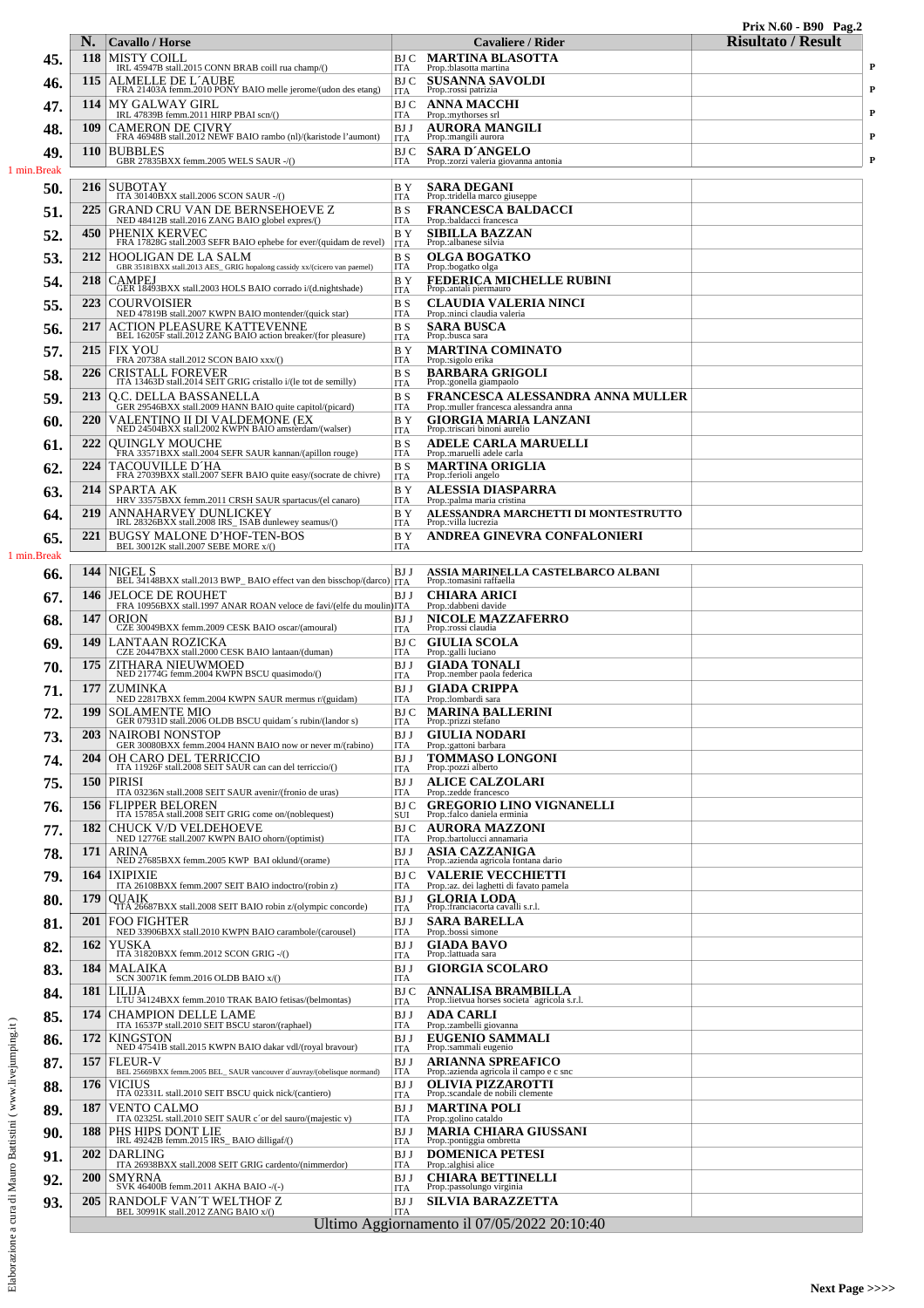|      | N.         | Cavallo / Horse                                                                                                                                                             | <b>Cavaliere / Rider</b>                                                                                      | $111 \text{A} 13.00 - D20 = 14 \text{g} \omega$<br><b>Risultato / Result</b> |
|------|------------|-----------------------------------------------------------------------------------------------------------------------------------------------------------------------------|---------------------------------------------------------------------------------------------------------------|------------------------------------------------------------------------------|
| 94.  | 207        | THOMASCOURT HULA<br>IRL 48864B stall.2010 IRS_BAIO indoctro/(corland)                                                                                                       | <b>DENISE ZAMBONIN</b><br>BJ J<br>Prop.: cutrona emanuela<br><b>ITA</b>                                       |                                                                              |
| 95.  | 159        | $\underset{\text{GER 15028D femm.2015 MECK BAIO ce-martin/(lavall i)}}{\text{GER 15028D femm.2015 MECK BAIO ce-martin/(lavall i)}}$                                         | <b>SOFIA TRESOLDI</b><br>BJ C<br>Prop.:chiarcosso elisa<br>ITA                                                |                                                                              |
| 96.  | <b>160</b> | VALENTINOROSSI DELLA MONICA<br>ITA 22309BXX stall.2005 SEIT GRIG eurocommerce berlin/(le tot de semilly)                                                                    | BJ C<br><b>JOLIE TRIOLONE</b><br>ITA<br>Prop.:minorini luca                                                   |                                                                              |
| 97.  | 198        | ATHLONE LOLA<br>IRL 28610BXX femm.2005 SCON BAIO -/()                                                                                                                       | BJ J<br><b>GLORIA MAURI</b><br>Prop.:brenna camilla<br><b>ITA</b>                                             |                                                                              |
| 98.  | <b>206</b> | <b>FLYING ANGEL 17</b><br>GER 30706K femm.2012 OLDB BAIO x/()                                                                                                               | BJ J<br><b>MARTINA MITOLA</b><br>ITA                                                                          |                                                                              |
| 99.  | 168        | $\begin{array}{c} {\rm NO\ NAME}\\ {\rm ITA\ 01763X\  \, stall.2011\  \, SET\  \, BSCU\  \, cantoblanco/()}\end{array}$                                                     | <b>NICOLÒ REDAELLI</b><br>BJ C<br>Prop.:lari rita<br>ITA                                                      |                                                                              |
| 100. | 170        | <b>CREAM D'AMOUR Z</b>                                                                                                                                                      | <b>ELISA PORTALUPPI</b><br>BJ C                                                                               |                                                                              |
| 101. | 143        | BEL 48688B femm.2014 ZANG BAIO chellano ii/()<br>OPERA DEL CASTEGNO<br>ITA 12047E femm.2008 SEIT BAIO eco del castegno/(stakkato)                                           | <b>ITA</b><br>Prop.:canovill jannie alexandra<br><b>GIADA TONALI</b><br>BJ J<br>Prop.:boglioni guerino<br>ITA |                                                                              |
| 102. | 169        | OUENTINA                                                                                                                                                                    | <b>BEATRICE FREGONARI</b><br>BJ J                                                                             |                                                                              |
| 103. | 158        | CZE 30802BXX femm.2007 CESK BAIO limited/(amyndas)<br>FIGHTING SPIRIT CLIQ<br>SCN 30173K stall.2015 SEFR BAIO x/()                                                          | ITA<br>Prop.: fregonari beatrice<br>MARTINA FARRIS<br>BJ C                                                    |                                                                              |
| 104. | <b>180</b> | PILAR PERIGUEUX                                                                                                                                                             | ITA<br><b>GAIA PELLARINI</b><br>BJ C                                                                          |                                                                              |
| 105. | 208        | GER 31777BXX femm.2008 HANN GRIG perigueux/(picard)<br><b>CSINI</b><br>HUN 20260BXX femm.1999 SEL SAU paks maxim-3/(talar xx)                                               | Prop.:f.d. cavalli di fenili davide<br>ITA<br><b>BEATRICE BONATI</b><br>BJ C                                  |                                                                              |
| 106. | 165        | S.M. CAVOUR CH                                                                                                                                                              | Prop.: de nicolo giulia<br>ITA<br>BJ J<br><b>MATILDE ANZALONE</b>                                             |                                                                              |
| 107. | 183        | SUI 47179B stall.2009 ZUCH BAIO carentan/(filius)<br>$\begin{array}{c} \mbox{ARCO DE SAULIEU Z}\\ \mbox{BEL 47367B stall.2007 ZANG BAIO argentinus/burggraaf)} \end{array}$ | Prop.:bordogna noelle<br>ITA<br>VERONICA ORLANDI<br>BJ J<br>Prop.:orlandi veronica                            |                                                                              |
| 108. | <b>190</b> | <b>DELPHY</b>                                                                                                                                                               | ITA<br>BJ J<br><b>REGINA MONTICELLI</b>                                                                       |                                                                              |
| 109. | <b>300</b> | NED 33087BXX femm.2008 KWPN GRIG farmer/(clinton)<br>TIMO DI SAN GIOVANNI<br>ITA 07699D stall.2006 SEIT GRIG quite capitol/(calvados i)                                     | Prop.:guidetti valentina<br>ITA<br>MARTINA LAURA GABRIELLA FANTONI<br>BJ J                                    |                                                                              |
| 110. | 166        | DARIO VD ROSHOEVE                                                                                                                                                           | Prop.:coop.soc.agr.la caccia-onlus<br><b>ITA</b><br><b>FRANCESCA ARIOLI</b><br>BJ J                           |                                                                              |
| 111. | 194        | BEL 17127A stall.2003 BWP_BAIO electro/(polydor)<br><b>FEARDO</b><br>ITA 19895A stall.2010 SEIT BAIO cristo/(lorentin i)                                                    | Prop.: gemesio lucia<br>ITA<br>ARIANNA SCARSELLA<br>BJ J<br>Prop.:novello giovanni                            |                                                                              |
| 112. | 178        | <b>BOUSTER ODEVELD</b><br>BEL 19008BXX stall.2001 BWP_BAIO up chiqui/(grandioso)                                                                                            | ITA<br><b>ALBERTO RAINERI</b><br>BJ C<br><b>ITA</b>                                                           |                                                                              |
| 113. | 196        | <b>MILTO</b><br>ITA 12899A stall.2005 SEIT BAIO wadi kid m/(usini)                                                                                                          | Prop.:ciocchi cesarina<br><b>SOFIA FORTUNATI</b><br>BJ J<br>Prop.:falaschi umberto                            |                                                                              |
| 114. | 189        | <b>CHIRON OBOLENSKY</b>                                                                                                                                                     | ITA<br>BJ J<br><b>ENRICO BRANCALION</b>                                                                       |                                                                              |
| 115. | 145        | GER 30632K stall.2017 SCON BAIO x/()<br>ZARINET<br>ITA 34982BXX femm.2014 SEIT GRIG casantos/(quintender)                                                                   | ITA<br>BJ J<br><b>MATTEO FORESTI</b><br>Prop.: masseroli stefano<br><b>ITA</b>                                |                                                                              |
| 116. | 153        | FALCO 355<br>GER 26158BXX stall.2004 WARM BAIO for the moon/(argentano)                                                                                                     | <b>BEATRICE BALZARINI</b><br>BJ J<br><b>ITA</b><br>Prop.:gnerre loredana                                      |                                                                              |
| 117. | 154        | PERUGINO PLUS<br>IRL 29363B/JO stall.1999 PSJC BAIO perugino/(digamist)                                                                                                     | <b>GIORGIA DOLCI</b><br>BJ J<br>Prop.:barletta chiara<br><u>ITA</u>                                           |                                                                              |
| 118. | 193        | <b>BELLE DE ROUHET</b><br>FRA 31080BXX femm.2011 SEFR SAUR for hero/(iago c)                                                                                                | <b>ANGELICA RIVOLTA</b><br>BJ C<br><b>ITA</b><br>Prop.: de luca cristina                                      |                                                                              |
| 119. | 192        | AJOY<br>NED 32710BXX femm.2005 KWPN BSCU orame/(beaujolais)                                                                                                                 | <b>DILETTA TREMOLADA</b><br>BJ J<br>Prop.:strada eleonora<br>ITA                                              |                                                                              |
| 120. | 161        | <b>ALISEE DU BARY</b><br>FRA 31689BXX femm.2010 SEFR SAUR hurlevent de breka/(stakkato)                                                                                     | BJ C<br>VITTORIA BIANCHI BAZZI<br><b>ITA</b><br>Prop.: chiara piera                                           |                                                                              |
| 121. | 195        | BOY-S<br>NED 27559BXX stall.2006 KWPN SAUR cavalier/(amethist)                                                                                                              | <b>NICOLE RAMPOLDI</b><br>BJ J<br>Prop.:beloli tania<br><b>ITA</b>                                            |                                                                              |
| 122. | 152        | <b>CHOPIN</b><br>BEL 24507BXX stall.2002 BEL_BAIO darco/(saygon)                                                                                                            | <b>RACHELE BORDONI</b><br>BJ C<br><b>ITA</b><br>Prop.: molinari dino                                          |                                                                              |
| 123. | 151        | CADEAU Z<br>BEL 48232B stall.2007 ZANG BAIO corban z/(carthago z)                                                                                                           | VITTORIA CAMPONOVO<br><b>BJ</b> C<br>Prop.:camponovo vittoria<br>SUI                                          |                                                                              |
| 124. | 148        | ULYSSE LANDAIS<br>FRA 03430R stall.2008 SEFR BAIO hurlevent de breka/(si tu viens)                                                                                          | <b>ALESSIA CAVAGNINI</b><br>BJ J<br>ITA<br>Prop.: cavagnini alessia                                           |                                                                              |
| 125. | 167        | OUASIMODO SARDO<br>TTA 13081E stall.2009 SEIT SAUR robine/(delfo de ossi)                                                                                                   | <b>GIULIA STRADA</b><br>BJ C<br>Prop.:sessa mara francesca<br>ITA                                             |                                                                              |
| 126. | 186        | <b>TANGO</b><br>ITA 48355B stall.2015 SCON SCHR-/()                                                                                                                         | <b>BJ C ERIKA BAZZANI</b><br>Prop.:a.s.d. pony club fiorello granaat delle roncaglie<br>ITA                   |                                                                              |
|      |            |                                                                                                                                                                             | Ultimo Aggiornamento il 07/05/2022 20:10:40                                                                   |                                                                              |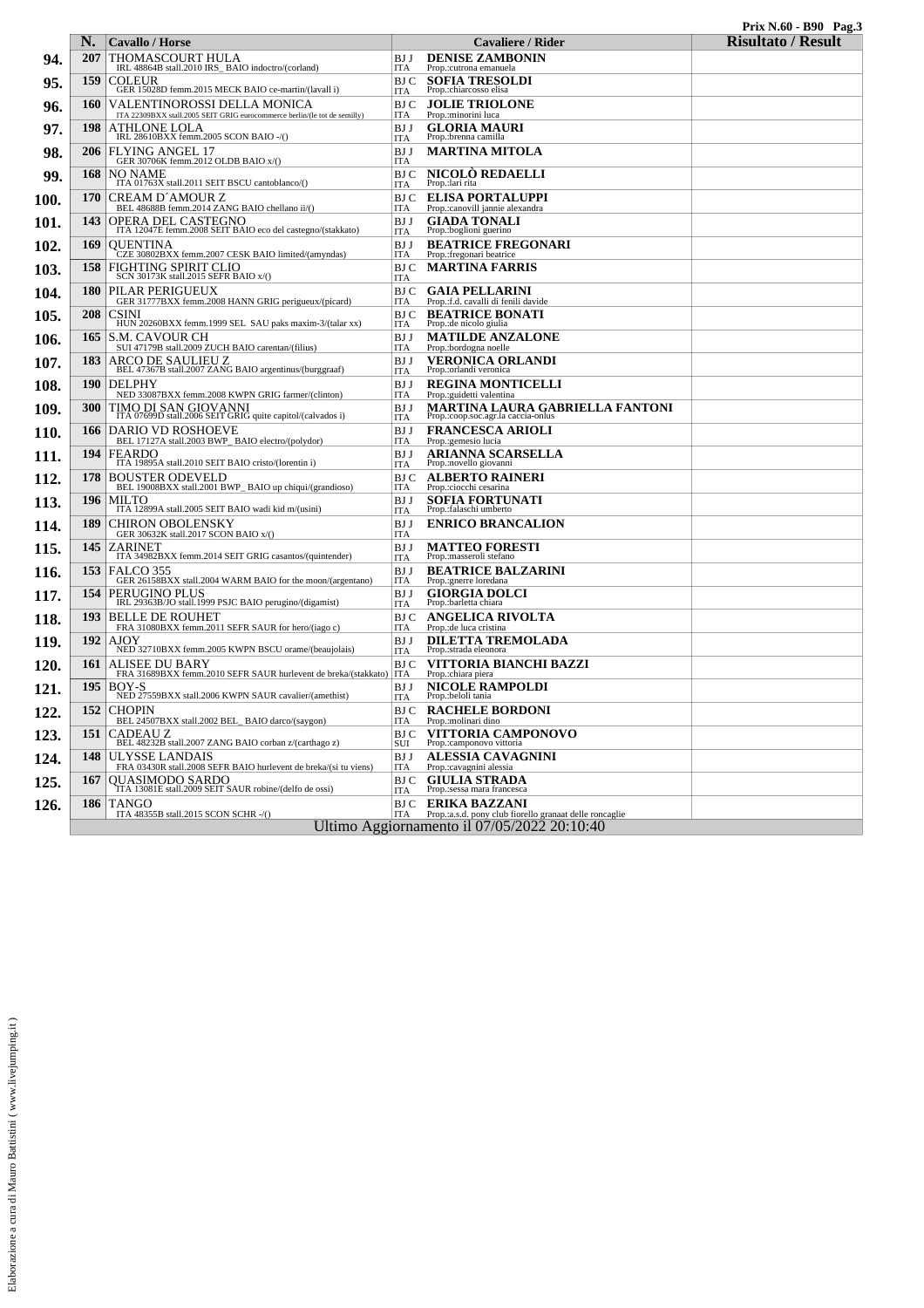

# **ORDINE DI PARTENZA PREMIO N.61 - B100**<br>LIVELLO 1 CM.100 - A FASI **Arena EQUINOXE 7-8/05/2022 PROGETTO SPORT 3 TAPPA + TROFEO PONY 2 TAPPA COROLER 1 CONTRANSIGNAL CONTRANSIGNAL CONTRANSIGNAL PREMIO N.61 - B100**<br> **LIVELLO 1 CM.100 - A FASI/STRANSIGNAL CONTRANSIGNAL CONTRANSIGNAL CONTRANSIGNAL CONTRANSIGNAL CONTRANSIGNAL CONTRANSIGNAL CONTRANSIGNAL CONTRANSIGN**



|     |            | 08/05/2022 13.45 h                                                                                         |                    | B100 n. 20.1 speciale a fasi consecutive (tempo della II fase)             | €.                        |
|-----|------------|------------------------------------------------------------------------------------------------------------|--------------------|----------------------------------------------------------------------------|---------------------------|
|     |            |                                                                                                            |                    | ****** <b>CONTROLLO PASSAPORTI *******</b>                                 |                           |
|     | N.<br>353  | <b>Cavallo</b> / Horse                                                                                     |                    | Cavaliere / Rider                                                          | <b>Risultato / Result</b> |
| ı.  |            | <b>FOSSETTE DU PAVILLON</b><br>FRA 47990B femm.2015 PONY GRIG aleos de terretot/(karisto de l'aumont(fra)) | ITA                | <b>BJ C EDOARDO GASPAROLI</b><br>Prop.: gasparoli edoardo                  |                           |
| 2.  | 98         | TANA DE TUSHITA<br>SCN 29372K femm.2007 SEFR SBRU x/()                                                     | BJ C<br><b>ITA</b> | VIRGINIA FRAGASSO                                                          |                           |
| 3.  | 118        | <b>MISTY COILL</b>                                                                                         | BJ C               | <b>MARTINA BLASOTTA</b>                                                    |                           |
| 4.  | 121        | IRL 45947B stall.2015 CONN BRAB coill rua champ/()<br>CARRAIG THOMAND                                      | ITA<br>BJ C        | Prop.:blasotta martina<br><b>GABRIELE BISCALDI</b>                         |                           |
|     |            | IRL 46944B stall.2010 HIRP PNER sconosciuto/()                                                             | <b>ITA</b>         | Prop.: marras antonio                                                      |                           |
| 5.  | 127        | <b>DARIUS DU CAUROY</b><br>FRA 48846B stall.2013 SEFR BAIO iowa/()                                         | BJ C<br>ITA        | <b>OLIVIA PICCINO</b><br>Prop.:uras monica                                 |                           |
| 6.  | 229        | <b>BETTYS LUCKY CHARM</b><br>GBR 21653A stall.2010 CONN GRIG gerennic de goariva/(cloonisie cashel)        | BJ C<br><b>ITA</b> | <b>MATTIA FIORESE</b><br>Prop.:horse 360 srl                               |                           |
| 7.  | 238        | QUANTUM CLOVER FLIGHT                                                                                      | BJ C               | LUCREZIA COLOMBO                                                           |                           |
| 8.  | 242        | IRL 28255BXX stall.2000 ISH_BAIO -/()<br>UNFOLAMOUR DU SOIR                                                | ITA<br>BJ C        | Prop.:colombo lucrezia<br><b>ELEONORA DUSE</b>                             |                           |
|     |            | FRA 34273BXX stall.2008 PONY GRIG fricotin/(merrie milton)                                                 | <b>ITA</b>         | Prop.: dedola edoardo gualtiero                                            |                           |
| 9.  | 261        | <b>BLEIZ</b><br>FRA 47637B stall.2011 CONN GRIG hurlevan du preuil/()                                      | BJ C<br><b>ITA</b> | <b>EMMA LEONI</b><br>Prop.:fangio barbara                                  |                           |
| 10. | 237        | <b>ERNE VALLEY ETAIN</b><br>IRL 33902BXX femm.2012 CONN BAIO moonlight silver shadow/(drumlane warrior)    | BJ C<br>  ITA      | <b>ALICE ROMANI</b><br>Prop.: romani alberto                               |                           |
| 11. | 250        | EAGLE EYE D'ARGAN                                                                                          | BJ C               | <b>GIULIETTA LETIZIA DEDOLA</b>                                            |                           |
| 12. | 255        | FRA 14243D stall.2014 CONN GRIG midnight du brana/(pumkins pondi)ITA<br>NIGHTMARE                          | BJ J               | Prop.:alacchi jader giulio<br><b>NADINE OSMAN</b>                          |                           |
|     |            | SCN 03881C stall.2011 PONY GRIG -/()                                                                       | <b>ITA</b>         | Prop.:barabino maria chiara luisa                                          |                           |
| 13. | 266        | ECOSSAISE DE LUGAN<br>FRA 48945B femm.2014 PONY SAUR dymock michelin star/()                               | BJ C<br><b>ITA</b> | <b>SOFIA MENNA</b><br>Prop.:societa'a gricola semplice palma               |                           |
| 14. | <b>230</b> | VEYTER MAI CHANTAL<br>SCN 30080K stall.2009 PONY BAIO x/()                                                 | BJ C<br><b>ITA</b> | MARTINA ZONE                                                               |                           |
| 15. | 235        | <b>FLIPPER DU MARAIS</b>                                                                                   | <b>BJ</b> C        | VITTORIA MARIGGIO                                                          |                           |
| 16. | 236        | FRA 48875B stall.2015 SEFR GRIG granit' boy pondi/()<br>MARIA                                              | ITA<br>BJ J        | Prop.: ferrandi paola luisa francesca<br><b>ALESSANDRA PREARO</b>          |                           |
|     |            | ITA 26261M femm.2007 SCON TPEZ sconosciuto/()                                                              | <b>ITA</b>         | Prop.:prearo paola                                                         |                           |
| 17. | 248        | DREAMMAN <sub>2</sub><br>GER 22283G stall.2001 WEST BAIO durello/(condor)                                  | BJ J<br><b>ITA</b> | <b>CHIARA INVERNIZZI</b><br>Prop.:societa' agricola tre ponti srl          |                           |
| 18. | 252        | TINA<br>FRA 34513BXX femm.2014 SCON APCB -/()                                                              | BJ C<br><b>ITA</b> | VIOLA SILVIA GALANTE<br>Prop.:rondelli matilde                             |                           |
| 19. | 254        | <b>BALLYNASTANFORD HESKEY</b>                                                                              | BJ C               | <b>GIORGIA LIGORI</b>                                                      |                           |
| 20. | 257        | IRL 32758BXX stall.2010 PONY LUPI crannard joker/(castleside carrig) ITA<br>PROSPECT NIOMI                 | BJ J               | Prop.:rota silvia<br><b>NINA CASTELLI</b>                                  |                           |
|     |            | IRL 28871G femm.2013 HIRP GRIG tulira robuck/()                                                            | <b>ITA</b>         | Prop.:scuderia c & g                                                       |                           |
| 21. | 260        | ESCLAN DU GUELVIT<br>FRA 48648B stall.2014 PONY BAIO vvalnut grove du pena/(rasmus)                        | BJ C<br><b>ITA</b> | <b>BIANCA GIANNONE</b><br>Prop.:vassallo benedetta                         |                           |
| 22. | 264        | <b>FERMOYLE PADDY</b><br>IRL 30232BXX stall.2009 CONN GRIG castlestrange fionn/(i love you melody)         | BJ J<br><b>ITA</b> | <b>SARA MAIOCCHI</b><br>Prop.:az. agr. san francesco di donatella ferraris |                           |
| 23. | 275        | VIDOCQ DE GINEAU                                                                                           | BJ C               | <b>GIULIA MANTELLA</b>                                                     |                           |
| 24. | 96         | FRA 04261C stall.2009 PONY SAUR quasimir de gineau/(rotherwood ambassador)<br>SPIDERMAN                    | <b>ITA</b><br>BJ C | Prop.:siri micol<br><b>BEATRICE FANCOLI</b>                                |                           |
|     | 232        | FRA 48404B femm.2006 SEFR GRIG sconosciuto/()<br><b>ORCHID'S GITANA</b>                                    | <b>ITA</b><br>BJ C | Prop.: azienda agricola il campo e c snc<br><b>ARIANNA ROSETTI</b>         |                           |
| 25. |            | NED 31367BXX femm.2009 NEWF BAIO orchid's cestanii/(silvertop's ricco)                                     | <b>ITA</b>         | Prop.:centro ippico team sisters di balzeretti sabrina                     |                           |
| 26. | 234        | LOWERYBANE YOUNG LADY<br>IRL 32154BXX femm.2011 CONN DUN_mac's lad/(coral prince)                          | BJ J<br><b>ITA</b> | <b>LINDA TRAMARIN</b><br>Prop.:az. agr. sofia cappelletti                  |                           |
| 27. | 241        | <b>BABYLONE LA CHAUSSEE</b>                                                                                | BJ C               | <b>CARLOTTA GRILLO</b><br>Prop.: grillo carlotta                           |                           |
| 28. |            | FRA 27610M femm.2011 PONY ROAN pearcy pearson junior (de)/(rocky du carel)<br>243 EASY BOY'S DREAM         | ITA<br>BJ C        | <b>ALESSIA GHIRARDELLI</b>                                                 |                           |
| 29. | 244        | FRA 48518B stall.2014 PSFR BAIO siux du godion/(tireinon llwynog)<br><b>BELLSPARK AMIE</b>                 | ITA                | Prop.:ghirardelli andrea<br>BJ C GRETA SCANDIUZZI                          |                           |
|     |            | IRL 32240BXX femm.2006 PONY GRIG -/()                                                                      | ITA                | Prop.:az. agr. il campo e c. snc                                           |                           |
| 30. | 246        | TANGLEBROOK APOLLO<br>IRL 46840B stall.2009 IRIS SBRU not recorded/()                                      | BJ C<br><b>ITA</b> | <b>MARIA VITTORIA VANCINI</b><br>Prop.:az agricola allevamento la riviera  |                           |
| 31. | 247        | MILLBRAE ABBIE<br>IRL 46940B femm.2008 CONN GRIG ashfield romeo/()                                         | BJ J<br><b>ITA</b> | <b>BEATRICE MARIA CASTELLANI</b><br>Prop.:gee carol ann                    |                           |
| 32. | 253        | WESTERTERPER JACOUELIEN                                                                                    | BJ C               | <b>FEDERICO COATI</b>                                                      |                           |
| 33. | 258        | NED 28191BXX femm.2002 WELS SAUR westerterper bo-gyi/(wester aikema's nandc)ITA<br>TEN DOORN´S HANINA      | BJ C               | Prop.:az. agr. bressanelli denis<br><b>EDOARDO GASPAROLI</b>               |                           |
|     |            | BEL 32237BXX femm.2010 NEWF BAIO riddersholm salem/(beaucandom brendam)                                    | ITA                | Prop.: gasparoli edoardo                                                   |                           |
| 34. | 256        | <b>HEINZ MEINZ BUSINESS</b><br>GBR 15683F stall.2009 PONY SAUR its the business (elite)/()                 | BJ C<br><b>ITA</b> | <b>MAILA MANENTI</b><br>Prop.:fernandez elena                              |                           |
| 35. | 138        | ATTYRORY BYE BYE LOVE<br>IRL 33271BXX femm.2008 SCON PGRI-/()                                              | BJ C<br><b>ITA</b> | <b>RICCARDO GIACOMO VERONESI</b><br>Prop.:soc. agr. semplice agriver       |                           |
| 36. | 240        | DITRICH DES PRATS                                                                                          | BJ C               | <b>MATILDE SOPRANO</b><br>Prop.:balucani evelina                           |                           |
| 37. | 265        | FRA 47483B stall.2013 CONN GRIG don juan/(power boy du parc)<br><b>ILLINOI</b>                             | <b>ITA</b><br>BJ C | <b>EMMA EUGENIA OLTOLINI</b>                                               |                           |
|     |            | LUX 46237B stall.2009 CONN BMAR illinoi/(kantje's admiral)                                                 | ITA                | Prop.:oltolini massimiliano                                                |                           |
| 38. | 249        | DUC DE RAINECOURT<br>FRA 46284B stall.2013 PONY BAIO minotauros/()                                         | BJ C<br><b>ITA</b> | <b>VERONICA SIRTORI</b><br>Prop.: favruzzo maria ornella                   |                           |
| 39. | <b>259</b> | ORCHID'S LISA<br>NED 33466BXX femm.2004 NEWF SAUR kenneth/(kantie's carlando)                              | BJ C<br>ITA        | <b>BIANCA SOFFIENTINI</b><br>Prop.:team soffientini asd                    |                           |
| 40. | 233        | <b>EPIPY ROSE</b>                                                                                          | BJ J               | <b>CHIARA FRIGERIO</b>                                                     |                           |
| 41. | 245        | IRL 33831BXX femm.2007 WELS GRIG lodor golden boy/(-)<br><b>CALLUM DU PERREON</b>                          | <b>ITA</b><br>BJ C | Prop.:frigerio angelo<br><b>MATILDE DIOLI</b>                              |                           |
|     |            | BEL 47475B stall.2008 PONY BAIO felix de septon/(silver general)                                           | ITA                | Prop.:grassi serena                                                        |                           |
| 42. | 239        | KILCOGY CREAM<br>IRL 21118A femm.2011 CONN DUN_ moonlight silver shadow/(starsky)ITA                       | BJ C               | <b>CARLOTTA ROCCHI</b><br>Prop.:cernusco riding pony club asd              |                           |
| 43. | 251        | CALIFORNIA DE SOULT<br>FRA 47207B femm.2012 SEFR PALO rosco de bellefonde/()                               | BJ C<br>ITA        | <b>SOFIA ODIERNA</b><br>Prop.:odierna sofia                                |                           |

**CATERINA CAVALLIER**<br>Prop.:az. agr. michele cavalliar

Ultimo Aggiornamento il 07/05/2022 20:05:43

 $B_{\text{ITA}}$ 

**44. 330** OLYMPIA CORNET BAIO cornet obolensky/(quantum) B S **CATERINA CAVALI** Prop.:az. agr. michele cavallier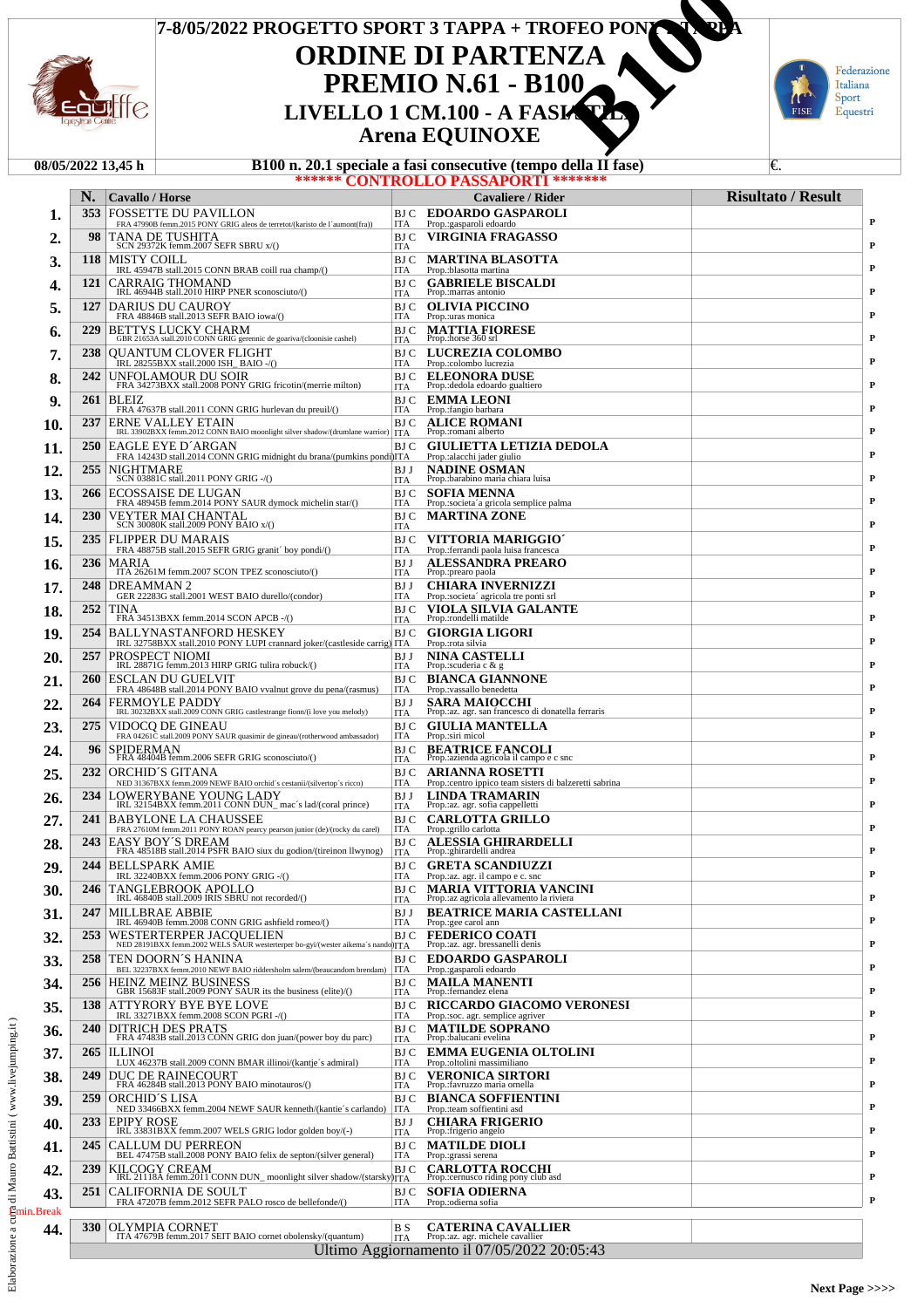|                                |            |                                                                                                                                         |                              |                                                                                  | Prix N.61 - B100 Pag.2<br><b>Risultato / Result</b> |
|--------------------------------|------------|-----------------------------------------------------------------------------------------------------------------------------------------|------------------------------|----------------------------------------------------------------------------------|-----------------------------------------------------|
| 45.                            | N.<br>323  | <b>Cavallo</b> / Horse<br>VICTOR Z                                                                                                      | B S                          | Cavaliere / Rider<br><b>MARIO FABIO AUGELLO</b>                                  |                                                     |
|                                | 334        | BEL 27514BXX stall.2004 ZANG BAIO vito/(bayardo)                                                                                        | <b>ITA</b><br>B S            | Prop.:augello noemi<br><b>CAROLINA NESPOLI</b>                                   |                                                     |
| 46.                            |            | PEPITA DI SANTA PAOLA<br>ITA 19362A femm.2012 SEIT GRIG quite capitol/(contender)<br><b>ADELCHI</b>                                     | <b>ITA</b>                   | Prop.:fontanella marco                                                           |                                                     |
| 47.                            | 335        | ITA 11117F stall.2006 SCON BAIO lupicor/(feinschnitt i)                                                                                 | B S<br><b>ITA</b>            | <b>ALICE GORLA</b><br>Prop.: gorla alice                                         |                                                     |
| 48.                            | 297        | TWO SOCKS<br>ITA 27088BXX stall.2008 SEIT BAIO rapsodisis/(gentelman)                                                                   | BY <sub></sub><br><b>ITA</b> | <b>GAIA PARIETTI</b><br>Prop.: az. agr. zanchi claudio                           |                                                     |
| 49.                            | 337        | <b>SHENTA DES AUCELS</b><br>FRA 33866BXX femm.2006 SEFR BAIO bachus/(joyau d'or a)                                                      | B S<br><b>ITA</b>            | <b>ADELE SCALTRINI</b><br>Prop.:scaltrini adele                                  |                                                     |
| 50.                            | 329        | CLAPTON-SAFLO Z DI VALDEMONE<br>BEL 26052BXX stall.2004 ZANG BAIO crady z/(direx)                                                       | BY <sub></sub><br><b>ITA</b> | <b>REBECCA ANDRIANI</b><br>Prop.: triscari binoni aurelio                        |                                                     |
| 51.                            | 331        | COLORADO BAY<br>ITA 48064B stall.2016 SEIT BAIO denver della caccia/(toulon)                                                            | ΒY<br><b>ITA</b>             | VICTORIA SCARAMUZZINO<br>Prop.:az. agr. oberti giovanni                          |                                                     |
| 52,                            | <b>210</b> | <b>OSCAR</b><br>ITA 06432N stall.2014 SCON BAIO -/()                                                                                    | B S<br><b>ITA</b>            | <b>GIANMARIO ITALIANO</b><br>Prop.:patteri marco                                 |                                                     |
| 53.                            | 326        | <b>UNIOUE</b><br>NED 03393H/XX femm.2001 NRPS BAIO andiamo z/(zion)                                                                     | B S<br><b>ITA</b>            | <b>RICCARDO SAGLIMBENE</b><br>Prop.:ass. sportiva dilettantistica blue moon      |                                                     |
| 54.                            | 332        | VERDELET MAUGARD<br>FRA 47609B stall.2009 SEFR SAUR pamphile/(vas y donc longane)                                                       | BY <sub></sub><br><b>ITA</b> | <b>SABRINA GIANOLLI</b><br>Prop.:gianolli sabrina                                |                                                     |
| 55.                            | 328        | <b>ISHBELL</b><br>ITA 25935G femm.2012 SEIT BAIO emilion/()                                                                             | B S<br><b>ITA</b>            | <b>FABRIZIO CALAMIDA</b><br>Prop.:calamida fabrizio                              |                                                     |
| 56.                            | 333        | SOPRAN HELGA<br>ITA 35429BXX femm.2015 PUIN BAIO duel/(dancing dissident)                                                               | B S<br><b>ITA</b>            | <b>NICOLE MERIGO</b><br>Prop.:masserdotti arturo                                 |                                                     |
| 57.                            | 324        | CAPTAINS FASHION KING S<br>GER 48986B stall.2014 HANN GRIG charilan/()                                                                  | ΒY<br><b>ITA</b>             | <b>FEDERICA LAURIOLA</b><br>Prop.:lauriola federica                              |                                                     |
| 58.                            | 327        | CARDOZO<br>NED 32019BXX stall.2007 KWPN BAIO mr. blue/(quick star)                                                                      | BY <sub></sub>               | <b>SARA GILLIO TOS</b><br>Prop.: capone mariacristina                            |                                                     |
| 59.                            | 338        | OUANTA COSTA                                                                                                                            | <b>ITA</b><br>B S            | <b>ALICE MOCELLIN</b>                                                            |                                                     |
| 60.                            | 322        | GER 22838G stall.2008 OLDB BAIO quasimodo/(concetto)<br>BROOKLYN DELLE ROANE<br>ITA 29967BXX femm.2011 SEIT BAIO peter pan/(maigueside) | <b>ITA</b><br>B S            | Prop.: equi impex s.r.l.<br><b>CATERINA CAVALLIER</b>                            |                                                     |
| 61.                            | 269        | JESSICA VAN HET VIJVERHOF                                                                                                               | <b>ITA</b><br>BJ J           | Prop.: cavallier lelio<br><b>SOFIA AZZOLA</b>                                    |                                                     |
| 1 min.Break                    |            | BEL 12843D femm.2009 BWP_SAUR chopin van het moleneind/(fleuri du manoir)                                                               | <b>ITA</b>                   | Prop.:n.b. horses di borelli nicolo'                                             |                                                     |
| 62.                            |            | 158 FIGHTING SPIRIT CLIO<br>SCN 30173K stall.2015 SEFR BAIO x/()                                                                        | ITA                          | <b>BJC MARTINA FARRIS</b>                                                        |                                                     |
| 63.                            | 164        | <b>IXIPIXIE</b><br>ITA 26108BXX femm.2007 SEIT BAIO indoctro/(robin z)                                                                  | ITA                          | <b>BJC VALERIE VECCHIETTI</b><br>Prop.: az. dei laghetti di favato pamela        |                                                     |
| 64.                            | 187        | VENTO CALMO<br>ITA 02325L stall.2010 SEIT SAUR c'or del sauro/(majestic v)                                                              | BJ J<br><b>ITA</b>           | <b>MARTINA POLI</b><br>Prop.:golino cataldo                                      |                                                     |
| 65.                            | 193        | <b>BELLE DE ROUHET</b><br>FRA 31080BXX femm.2011 SEFR SAUR for hero/(iago c)                                                            | BJ C<br><b>ITA</b>           | <b>ANGELICA RIVOLTA</b><br>Prop.: de luca cristina                               |                                                     |
| 66.                            | 202        | <b>DARLING</b><br>ITA 26938BXX stall.2008 SEIT GRIG cardento/(nimmerdor)                                                                | BJ J<br><b>ITA</b>           | <b>DOMENICA PETESI</b><br>Prop.:alghisi alice                                    |                                                     |
| 67.                            | 280        | NO NAME<br>GER 45903B femm.2012 HANN BAIO bonaventura/(grundestiens erbe)                                                               | BJ C<br><b>ITA</b>           | <b>NICOLO REDAELLI</b><br>Prop.: az. agr. de la monda                            |                                                     |
| 68.                            | 283        | <b>JASMINE</b><br>ITA 28325BXX femm.2009 SCON GRIG $-$ /()                                                                              | BJ C<br><b>ITA</b>           | <b>GIULIA PASINI</b><br>Prop.:pasini giulia                                      |                                                     |
| 69.                            | 284        | PENSIERO DELLE SCHIAVE<br>ITA 32067BXX stall.2013 SEIT BAIO acorado/(cantus)                                                            | BJ C<br><b>ITA</b>           | <b>UMBERTO DELALIO</b><br>Prop.:cadoria stefania                                 |                                                     |
| 70.                            | 287        | TEGEA<br>ITA 31589BXX femm.2012 SEIT SAUR ksar-sitte/(quirinali)                                                                        | BJ J<br><b>ITA</b>           | <b>REBECCA CARBINI</b><br>Prop.:iacoli federica                                  |                                                     |
| 71.                            | 299        | CORONARO<br>HRV 28881T stall.2009 CRSH GRIG corrado 2/(landgold)                                                                        | ITA                          | <b>BJ C BEATRICE BOZZI</b><br>Prop.: vagaggini alessia                           |                                                     |
| 72.                            | 308        | <b>OUATAR B Z</b><br>BEL 29635BXX stall.2007 ZANG GRIG quidam de revel/(cruising)                                                       | BJ J                         | <b>MELISSA CIPOLLA</b><br>Prop.:marengo sports horse srl                         |                                                     |
| 73.                            | 311        | <b>AIORONE</b>                                                                                                                          | ITA<br>BJ J                  | <b>CAMILLA BERNARDINI</b>                                                        |                                                     |
| 74.                            | 313        | ITA 08528D stall.2008 SEIT SAUR can can del terriccio/(risketou)<br><b>TAJY</b>                                                         | <b>ITA</b><br>BJ J           | Prop.:bicocchi giuseppe<br><b>MATILDE INVERNIZZI</b>                             |                                                     |
| 75.                            | 314        | ITA 33607BXX stall.2014 SEIT MORE tonesch/(perhaps van molenvondel)<br>MAGA MAGO                                                        | <b>ITA</b><br>BJ J           | Prop.:invernizzi matilde<br><b>AURORA MURGIA</b>                                 |                                                     |
| 76.                            | 317        | ITA 32831BXX femm.2012 SCON MORE -/()<br><b>SIGNOR BANG</b>                                                                             | <b>ITA</b><br>BJ J           | Prop.: murgia aurora<br><b>ALESSIA FERRARI</b>                                   |                                                     |
| 77.                            | 172        | ITA 47140B stall.2011 SCON BAIO -/()<br>KINGSTON                                                                                        | ITA<br>BJ J                  | Prop.: ferrari nicholas<br><b>EUGENIO SAMMALI</b>                                |                                                     |
| 78.                            | 176        | NED 47541B stall.2015 KWPN BAIO dakar vdl/(royal bravour)<br><b>VICIUS</b>                                                              | <b>ITA</b><br>BJ J           | Prop.:sammali eugenio<br><b>OLIVIA PIZZAROTTI</b>                                |                                                     |
| 79.                            | 301        | ITA 02331L stall.2010 SEIT BSCU quick nick/(cantiero)<br><b>FAVORI MONTDESIR</b>                                                        | <b>ITA</b><br>BJ C           | Prop.:scandale de nobili clemente<br><b>ELENA RUSPINI</b>                        |                                                     |
| 80.                            | 288        | FRA 46428B stall.2015 SEFR BAIO idem de b'neville/(quidam de revel<br><b>CHIARISSIMA</b>                                                | <b>ITA</b><br>BJ J           | Prop.:equipassione s.r.l.<br><b>GIORGIA SCOLARO</b>                              |                                                     |
| 81.                            | 318        | ITA 34205BXX femm.2014 SEIT BAIO lohengrin di villa emilia/(cevin) ITA<br>JANI VAN HET LELIEHOF                                         | BJ J                         | Prop.:az. agr. tenuta delle luvi di franzoni anna maria<br><b>MARTINA NOVARA</b> |                                                     |
| 82.                            | <b>163</b> | BEL 03825C femm.2009 BWP_BAIO wandor van de mispelaere/(canadian river)<br>UNE STAR IN LIVE                                             | <b>ITA</b><br>BJ C           | Prop.: ripamonti paolo enrico aldo<br><b>CATERINA FAZIO</b>                      |                                                     |
| 83.                            | 277        | FRA 28853K femm.2008 SEFR MORE x/()<br>VERONIOUE                                                                                        | ITA<br>BJ J                  | <b>ALICE GRAZIA FONSECA</b>                                                      |                                                     |
| 84.                            | 282        | NED 30790BXX stall.2002 KWPN BAIO dillenburg/(zeoliet)<br><b>HANJA</b>                                                                  | <b>ITA</b><br>BJ J           | Prop.:bortolazzo michela<br><b>ANDREANA DE ROSA</b>                              |                                                     |
| 85.                            | 286        | NED 15149F femm.2012 KWPN GRIG cassini boy jr/(osmium)<br><b>CONTENDY</b>                                                               | <b>ITA</b><br>BJ J           | Prop.:iannucci gianluca<br><b>SARA PAPI ROSSI</b>                                |                                                     |
|                                | 304        | ITA 03209R femm.2012 SEIT GRIG contendro/(nabab de reve)<br><b>SORLEY BOY</b>                                                           | <b>ITA</b><br>BJ J           | Prop.:lancione irene<br><b>LORENZO DARIO PASSERI</b>                             |                                                     |
| 86.                            |            | IRL 30521BXX stall.2005 IRS_BAIO clover echo/(rennies boy)<br><b>305 FAN CLUB DU HOUMIER</b>                                            | <b>ITA</b><br>BJ J           | Prop.:bandera gianpaolo ernesto<br><b>ALESSIA SINOPOLI</b>                       |                                                     |
| ni (www.livejumping.it)<br>87. |            | BEL 47809B stall.2011 SB BMAR puccini/()                                                                                                | <b>ITA</b>                   | Prop.:sinopoli alessia                                                           |                                                     |
| 88.                            | 310        | HADES VAN'T WIJERHOF<br>BEL 46574B stall.2007 BEL_BAIO cabrio van de heffink/()                                                         | BJ J<br><b>ITA</b>           | <b>ELEONORA FONTANA</b><br>Prop.:fontana eleonora francesca                      |                                                     |
| 89.                            | 157        | FLEUR-V<br>BEL 25669BXX femm.2005 BEL_SAUR vancouver d'auvray/(obelisque normand)                                                       | BJ J<br><b>ITA</b>           | <b>ARIANNA SPREAFICO</b><br>Prop.: azienda agricola il campo e c sno             |                                                     |
|                                |            |                                                                                                                                         |                              | Ultimo Aggiornamento il 07/05/2022 20:05:43                                      |                                                     |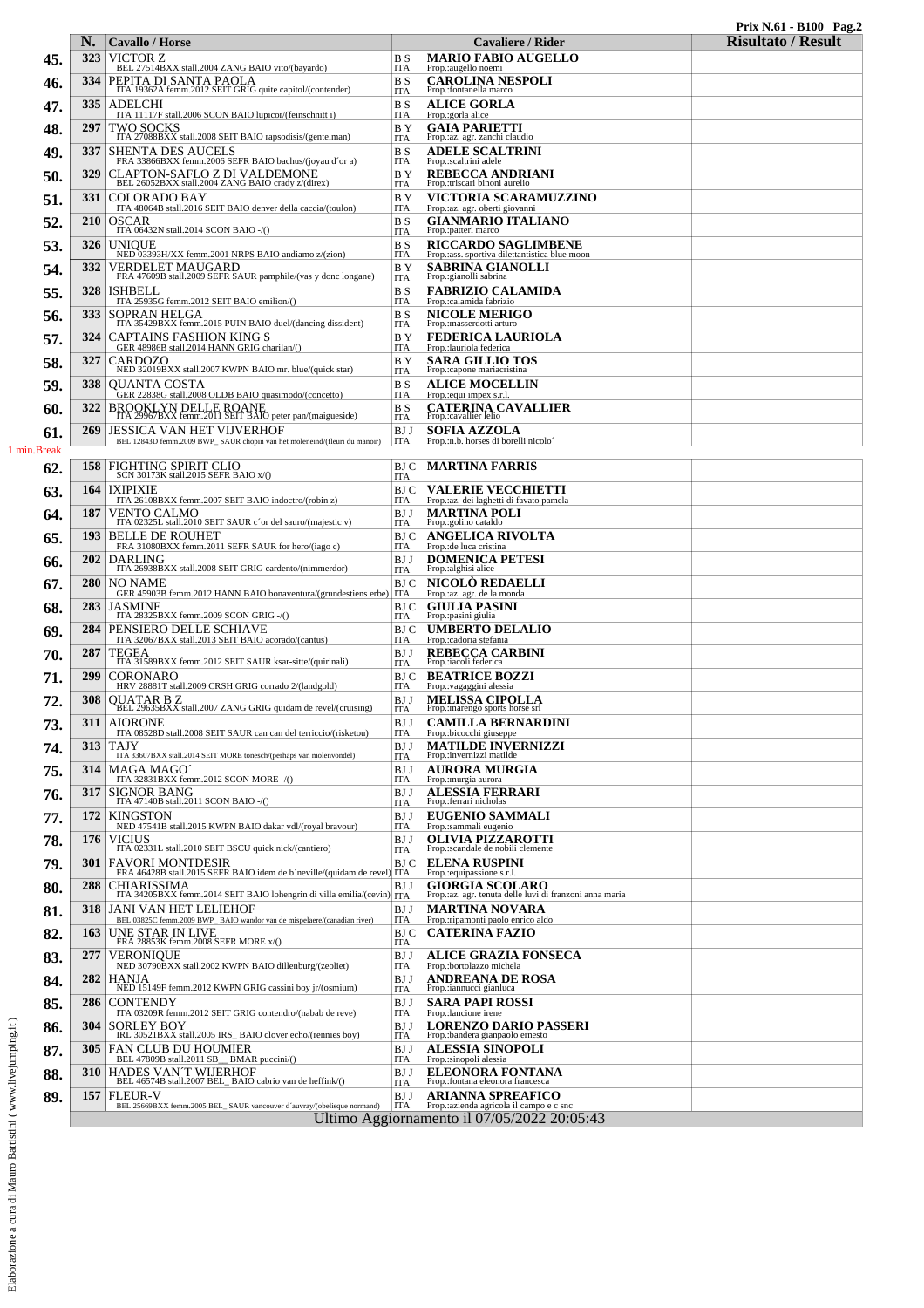

# **ORDINE DI PARTENZA PREMIO N.62 - B110<br>LIVELLO 2 CM.110 - A FASK Arena EQUINOXE 7-8/05/2022 PROGETTO SPORT 3 TAPPA + TROFEO PONY 2 TAPPA LIVELLO 2 CM.110 - A FASI/STRANGE CONSTREMENT PREMIO N.62 - B110**<br> **LIVELLO 2 CM.110 - A FASI/STRANGE Arena EQUINOXE**



### **08/05/2022 11,00 h B110 n. 20.1 speciale a fasi consecutive (tempo della II fase)** €.

|             | N.   | <b>Cavallo</b> / Horse                                                                                                                                                                                                   |                    | Cavaliere / Rider                                                                                     | <b>Risultato / Result</b> |
|-------------|------|--------------------------------------------------------------------------------------------------------------------------------------------------------------------------------------------------------------------------|--------------------|-------------------------------------------------------------------------------------------------------|---------------------------|
| ı.          | 395  | <b>OUOVADIS DI VALMARINA</b><br>ITA 18977BXX stall.2003 SEIT BAIO carnute/(alme z)                                                                                                                                       | BJ J<br>ITA        | <b>GIULIA FRIGENI</b><br>Prop.:manzoni giovanna                                                       |                           |
| 2.          | 301  | <b>FAVORI MONTDESIR</b><br>FRA 46428B stall.2015 SEFR BAIO idem de b'neville/(quidam de revel) ITA                                                                                                                       | BJ C               | <b>ELENA RUSPINI</b><br>Prop.:equipassione s.r.l.                                                     |                           |
| 3.          | 363  | <b>BELLUCCI DC Z</b><br>BEL 31824BXX stall.2008 ZANG GRIG berlin/(landor s)                                                                                                                                              | BJ J<br>ITA        | <b>REBECCA ENE</b><br>Prop.:ene rebecca                                                               |                           |
| 4.          | 366  | HARVESTER UKATO SSK<br>NED 32167BXX stall.2012 KWPN SAUR ukato/(calypso)                                                                                                                                                 | BJ J<br>ITA        | <b>BEATRICE BAROZZI</b><br>Prop.:t.c. commercio cavalli sportivi                                      |                           |
| 5.          | 359  | TORNADO TYSON<br>ITA 31500BXX stall.2012 SEIT GRIG ksar-sitte/(rheingold)                                                                                                                                                | BJ C<br>ITA        | <b>ALICE SIGNORELLI</b><br>Prop.:scuderia della rovere societa' sportiva dilettanti                   |                           |
| 6.          | 360  | <b>CHENNA</b><br>GER 26012BXX femm.2002 HOLS BAIO calido i/(casino boy)                                                                                                                                                  | BJ J               | PENELOPE SCARPA<br>Prop.:medovic marco                                                                |                           |
| 7.          | 367  | <b>OUINO</b>                                                                                                                                                                                                             | ITA<br>BJ J        | <b>SOFIA FORBICE</b>                                                                                  |                           |
| 8.          | 376  | GER 16152A stall.2005 HOLS BAIO quinar/(contender)<br><b>OLIVERI</b><br>ITA 28579BXX stall.2008 SEIT SAUR crack du taillan/(isaac du vey)                                                                                | ITA<br>BJ J        | Prop.:ambrosetti melissa<br>MADDALENA BIZZOZERO<br>Prop.:signori giovanni attilio                     |                           |
| 9.          | 382  | <b>IMAGE VAN'T PALMENHOF</b><br>BEL 46639B femm.2008 BEL BAIO el charro de loupe/()                                                                                                                                      | ITA<br>BJ C        | <b>GIULIA PAGLIARI</b>                                                                                |                           |
| 10.         | 394  | <b>JOKINTA</b><br>ITA 15547A femm.2008 SEIT BAIO elkintot/(concorde)                                                                                                                                                     | ITA<br>BJ J        | Prop.:bavera cecilia<br><b>ALICE BRAGHIN</b><br>Prop.:briante silvia                                  |                           |
| 11.         | 381  | <b>SHINE MOON</b>                                                                                                                                                                                                        | ITA<br>BJ C        | <b>SOFIA TURCONI</b>                                                                                  |                           |
| 12.         | 386  | ITA 31424BXX femm.2012 SEIT GRIG zola dady/()<br>ADUNA VOLT<br>ITA 30387BXX stall.2011 SEIT BAIO voltaire/(nimmerdor)                                                                                                    | ITA<br>BJ J        | Prop.:az. agr. carnio roberto<br>SOFIA DEMETRA DELFINI<br>Prop.:pasotti lucia                         |                           |
| 13.         | 388  | <b>ERANIA</b>                                                                                                                                                                                                            | ITA<br>BJ J        | <b>ANNA FIORINI</b><br>Prop.:soardi luisa                                                             |                           |
| 14.         | 191  | NED 47006B femm.2009 KWPN GARD up to date/(hamar)<br>LEICESTER<br>LUX 48924B stall.2008 SELX BAIO larimar/(capitol i)                                                                                                    | ITA<br>BJ J        | <b>ALICE DONATI</b><br>Prop.: donati alice                                                            |                           |
| 15.         | 361  | <b>DODGER</b>                                                                                                                                                                                                            | ITA<br>BJ J        | <b>VALENTINA CATTAFESTA</b>                                                                           |                           |
| 16.         | 380  | ITA 31535BXX stall.2012 SEIT BAIO diamant de semilly/(quick star)<br>$\begin{array}{lcl} \textbf{KASTAR VAN} & \textbf{T VER} \\ \textbf{BEL 01499/V stall.2010 BEL\_BAIO flipper d'elle/(nabab de revel) } \end{array}$ | ITA<br>BJ C        | Prop.:bossini giovanni<br><b>DANIEL SALPETRO</b><br>Prop.:barani roberto                              |                           |
| 17.         | 278  | <b>EXPECTOR</b><br>BEL 29324BXX stall.2004 BWP BAIO saros van't gestelhof/(tamara)                                                                                                                                       | ITA<br>BJ J        | <b>GIULIA VARVARA</b><br>Prop.:talent s.r.l                                                           |                           |
| 18.         | 309  | <b>GILENSIO J</b><br>NED 34818BXX femm.2011 KWPN BAIO zelote vdl/(nimmerdor)                                                                                                                                             | ITA<br>BJ J        | <b>GIADA FERRARI</b><br>Prop.:oglio cinzia                                                            |                           |
| 19.         | 364  | <b>KENTUCKY</b>                                                                                                                                                                                                          | ITA<br>BJ J        | <b>ALICE KULLMANN</b>                                                                                 |                           |
| 20.         | 369  | BEL 47790B stall.2010 BEL_ GRIG breemeersen adorado/()<br><b>VERD ICK</b><br>FRA 29255BXX stall.2009 SEFR SAUR orient d'elle/(adelfos)                                                                                   | ITA<br>BJ C<br>ITA | Prop.: allevamento dei preziosi di carnabuci laura<br><b>RICCARDO MUSAZZI</b><br>Prop.:anelli roberto |                           |
| 21.         | 370  | LUXURIA DELLE SCHIAVE<br>ITA 09189D femm.2009 SEIT BAIO monte bellini/(silvio i)                                                                                                                                         | BJ C<br>ITA        | <b>EMMA BOSSINI</b><br>Prop.:ridoli alessandra                                                        |                           |
| 22.         | 373  | DERBY DU BOULEAUX<br>FRA 48343B stall.2013 SEFR SAUR vigo cece/()                                                                                                                                                        | BJ J<br>ITA        | <b>STELLA GASLINI</b><br>Prop.:gaslini roberto                                                        |                           |
| 23.         | 374  | COCO<br>GER 33017BXX femm.2008 WEST BAIO cassius clay/(cordino)                                                                                                                                                          | BJ J<br>ITA        | <b>GIULIA CANESIN</b><br>Prop.:bulgheroni roberta                                                     |                           |
| 24.         | 375  | <b>BLUE JEANS SZ</b><br>NED 27655BXX stall.2006 KWPN GRIG corland/(nimmerdor)                                                                                                                                            | BJ J<br>ITA        | <b>RICCARDO SEROLDI</b><br>Prop.:guzzardi giorgia                                                     |                           |
| 25.         | 377  | <b>GOLDIK GIRL</b><br>GER 32280BXX femm.2003 OLDB BSCU grandeur/(lancado)                                                                                                                                                | BJ C<br>ITA        | <b>ALICE SIGNORELLI</b><br>Prop.:signorelli alice                                                     |                           |
| 26.         | 378  | <b>TEMPESTAORANE</b><br>ITA 31555BXX femm.2012 SEIT GRIG pupillo dell'esercito italiano/(rheingold de luyne                                                                                                              | BJ J<br>ITA        | PENELOPE SCARPA<br>Prop.:rocca andrea                                                                 |                           |
| 27.         | 383  | NO NAME<br>GER 45903B femm.2012 HANN BAIO bonaventura/(grundestiens erbe)                                                                                                                                                | BJ J<br>SUI        | <b>SOPHIE ELISABETH CASASOPRA</b><br>Prop.:az. agr. de la monda                                       |                           |
| 28.         | 384  | <b>OUIMBO DELLE SCHIAVE</b><br>TTA 27949G/ST stall.2014 SEIT BAIO stedinger/(caretino)                                                                                                                                   | BJ J<br>ITA        | <b>CAMILLA GAMBA</b><br>Prop.:brecciaroli vittorio                                                    |                           |
| 29.         | 385  | PUPO DI BOSCOCHIARO<br>ITA 29577BXX stall.2010 SEIT SAUR acodetto/(mixer)                                                                                                                                                | BJ J<br>ITA        | <b>CHIARA RAINERI</b><br>Prop.: casali cristina                                                       |                           |
| 30.         | 392  | ALOUETTE DE LA CENSE<br>FRA 31379BXX femm.2010 SEFR BAIO djalisco du guet/(talarias)                                                                                                                                     | BJ J<br>ITA        | <b>SIMONE LAMPERTI</b><br>Prop.:az. agr. fedeli e cornalba s.s.                                       |                           |
| 31.         | 379  | <b>KILKENN LADY</b><br>GER 29800BXX femm.2008 HOLS BAIO con air/(lavall ii)                                                                                                                                              | BJ J<br>ITA        | <b>ALICE MOSSINI</b><br>Prop.:belloli paolo                                                           |                           |
| 32.         | 391  | <b>INDYP</b><br>BEL 47854B stall.2008 BEL_BAIO griseldi 610037992/()                                                                                                                                                     | BJ J<br>ITA        | <b>LUDOVICA GENTILE</b><br>Prop.:polis holding srl                                                    |                           |
| 33.         | 365  | <b>OUO VADIS DE BALME</b><br>FRA 46931B stall.2004 AAF_BAIO phantom breeze (ie)/()                                                                                                                                       | BJ J<br>ITA        | <b>GLORIA MARIA MAZZEO</b><br>Prop.: mazzeo salvatore                                                 |                           |
| 34.         | 371  | <b>DONALD DE COQUERIE</b><br>FRA 33612BXX stall.2013 SEFR BAIO quatro de riverland/(landlord)                                                                                                                            | BJ J<br>ITA        | <b>MATILDE RONDELLI</b><br>Prop.:olivo simone                                                         |                           |
| 35.         | 362  | ONTARIS<br>ITA 03434H/XX stall.2007 SEIT BAIO staron/(clavelito)                                                                                                                                                         | BJ J<br>ITA        | LUDOVICA NARDI<br>Prop.:platzgummer lisa                                                              |                           |
| 36.         | 304  | SORLEY BOY<br>IRL 30521BXX stall.2005 IRS BAIO clover echo/(rennies boy)                                                                                                                                                 | BJ J<br>ITA        | <b>LORENZO DARIO PASSERI</b><br>Prop.:bandera gianpaolo ernesto                                       |                           |
| 37.         | 368  | <b>IDEM DELLA MONICA</b><br>ITA 34834BXX stall.2015 SEIT GRIG verdi/(corrado ii)                                                                                                                                         | BJ J<br>ITA        | <b>GIORGIA SCOLARO</b><br>Prop.:societa' agricola della monica s.r.l.                                 |                           |
| 38.         | 390  | MY DANCING LADY V/H WILGENHOF<br>BEL 33204BXX femm.2012 SEBE BAIO concordance/(habah van castershoeve)                                                                                                                   | BJ J<br>ITA        | <b>BEATRICE HELZEL</b><br>Prop.:guardigli barbara                                                     |                           |
| 39.         | 393  | <b>OUEEN DU MANOIR</b><br>FRA 03767C femm.2004 SEFR BAIO j'ai l'espoir d'elle/(elf iii)                                                                                                                                  | BJ J<br>ITA        | <b>REBECCA FAUSTINI</b><br>Prop.:merengone flavia                                                     |                           |
| 40.         | 389  | <b>FARO DE L'ISLE</b><br>FRA 46919B stall.2015 SEFR BCHI quantum/()                                                                                                                                                      | BJ J<br><b>ITA</b> | <b>MARTA GAION</b><br>Prop.:gaion marta                                                               |                           |
| reak<br>41. | 400- | <b>BELWADOS</b>                                                                                                                                                                                                          | B Y                | <b>GIOIA ROVARIS</b>                                                                                  |                           |
| 42.         | 399  | ITA 26801M stall.2013 SEIT SAUR calvados ex sable rose/(cantero)<br><b>VILNIUS</b>                                                                                                                                       | ITA<br>B S         | Prop.: rovaris gioia<br>ANDREA SABELLA                                                                |                           |
| 43.         | 403  | ITA 05428N stall.2014 SEIT BAIO ksar-sitte/(piradin)<br>LENNY C                                                                                                                                                          | ITA<br>BY          | Prop.:toaldo valentina<br><b>FRANCESCA MONACO</b>                                                     |                           |
|             |      | IRL 10063D stall.2008 IRIS SAUR cobra/(diamond lad)                                                                                                                                                                      | <b>ITA</b>         | Prop.:romeo edoardo francesco maria<br>Ultimo Aggiornamento il 07/05/2022 20:00:05                    |                           |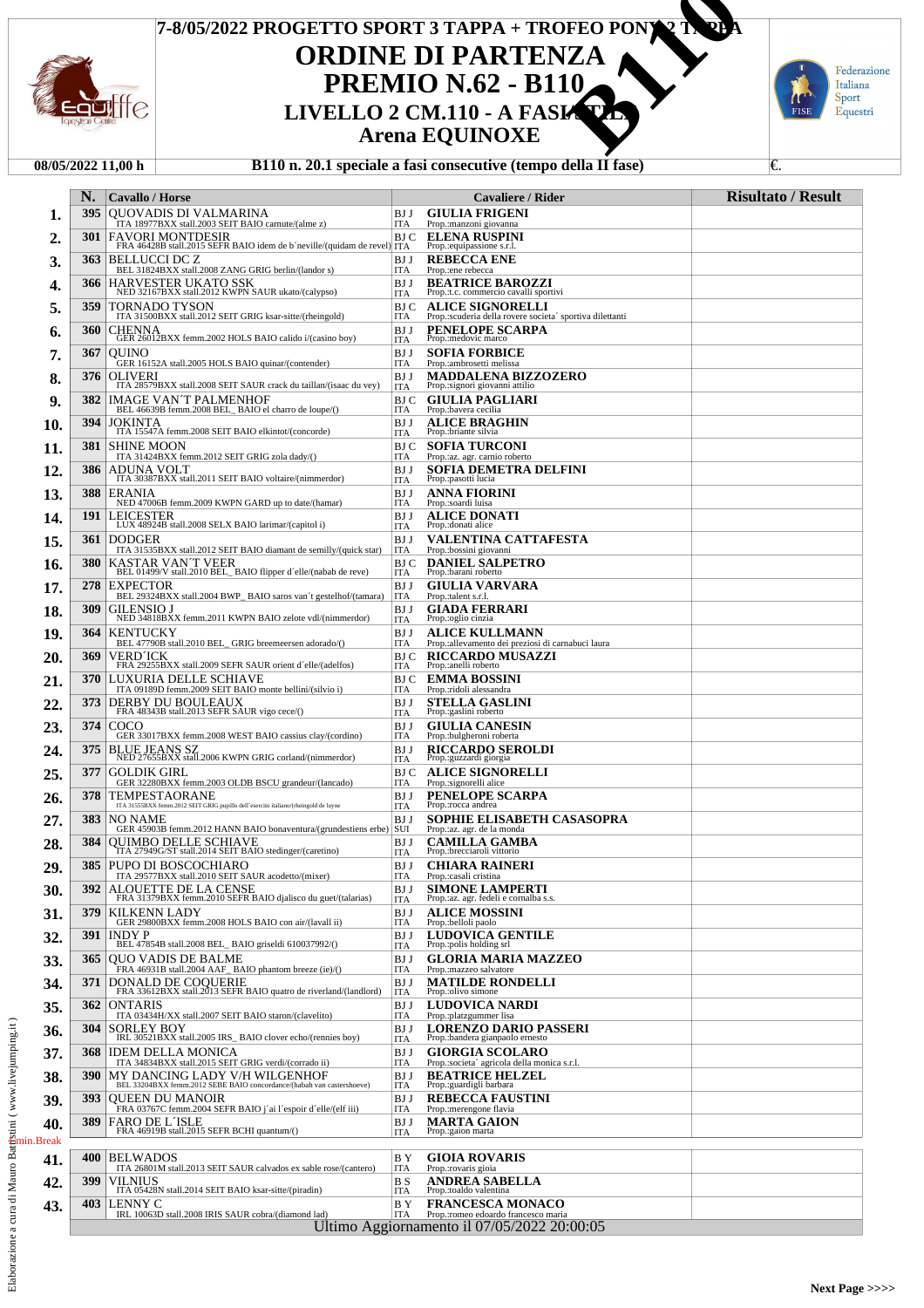| N.<br><b>Cavallo / Horse</b><br>407<br><b>NESTOR</b><br>BEL 47061B stall.2013 BEL BCAS echo van het neerenbosch/()<br>CASTILLA E.H.<br>ITA 33862BXX femm.2011 OLDB BAIO canterbury/(silvio i)<br>402<br><b>MALVA</b><br>406<br>SWE 26557BXX femm.2003 SWB BAIO cardento/(irco mena)<br>398<br>ZAZOU | <b>Cavaliere / Rider</b><br><b>ALICE MOCELLIN</b><br><b>BS</b><br><b>ITA</b><br>Prop.:mocellin alice<br><b>CRISTINA STEFANIA COLOMBO</b><br>Prop.:colombo cristina stefania<br><b>BS</b><br><b>ITA</b><br><b>VIRGINIA NAZZARI</b><br><b>BS</b><br><b>ITA</b><br>Prop.: alberti de mazzeri alessia margot                                                                                                                                                                                                                                                                                                                                                                                                                                        | <b>Risultato / Result</b>                                                                                                                                                                                                                                                                                                                                                                                                                                                                                                                                                                                                                                                                                                                                                                                                                                                                                                                 |
|-----------------------------------------------------------------------------------------------------------------------------------------------------------------------------------------------------------------------------------------------------------------------------------------------------|-------------------------------------------------------------------------------------------------------------------------------------------------------------------------------------------------------------------------------------------------------------------------------------------------------------------------------------------------------------------------------------------------------------------------------------------------------------------------------------------------------------------------------------------------------------------------------------------------------------------------------------------------------------------------------------------------------------------------------------------------|-------------------------------------------------------------------------------------------------------------------------------------------------------------------------------------------------------------------------------------------------------------------------------------------------------------------------------------------------------------------------------------------------------------------------------------------------------------------------------------------------------------------------------------------------------------------------------------------------------------------------------------------------------------------------------------------------------------------------------------------------------------------------------------------------------------------------------------------------------------------------------------------------------------------------------------------|
|                                                                                                                                                                                                                                                                                                     |                                                                                                                                                                                                                                                                                                                                                                                                                                                                                                                                                                                                                                                                                                                                                 |                                                                                                                                                                                                                                                                                                                                                                                                                                                                                                                                                                                                                                                                                                                                                                                                                                                                                                                                           |
|                                                                                                                                                                                                                                                                                                     |                                                                                                                                                                                                                                                                                                                                                                                                                                                                                                                                                                                                                                                                                                                                                 |                                                                                                                                                                                                                                                                                                                                                                                                                                                                                                                                                                                                                                                                                                                                                                                                                                                                                                                                           |
|                                                                                                                                                                                                                                                                                                     |                                                                                                                                                                                                                                                                                                                                                                                                                                                                                                                                                                                                                                                                                                                                                 |                                                                                                                                                                                                                                                                                                                                                                                                                                                                                                                                                                                                                                                                                                                                                                                                                                                                                                                                           |
|                                                                                                                                                                                                                                                                                                     |                                                                                                                                                                                                                                                                                                                                                                                                                                                                                                                                                                                                                                                                                                                                                 |                                                                                                                                                                                                                                                                                                                                                                                                                                                                                                                                                                                                                                                                                                                                                                                                                                                                                                                                           |
|                                                                                                                                                                                                                                                                                                     |                                                                                                                                                                                                                                                                                                                                                                                                                                                                                                                                                                                                                                                                                                                                                 |                                                                                                                                                                                                                                                                                                                                                                                                                                                                                                                                                                                                                                                                                                                                                                                                                                                                                                                                           |
|                                                                                                                                                                                                                                                                                                     |                                                                                                                                                                                                                                                                                                                                                                                                                                                                                                                                                                                                                                                                                                                                                 |                                                                                                                                                                                                                                                                                                                                                                                                                                                                                                                                                                                                                                                                                                                                                                                                                                                                                                                                           |
|                                                                                                                                                                                                                                                                                                     | BY<br><b>GIADA BUFFON</b>                                                                                                                                                                                                                                                                                                                                                                                                                                                                                                                                                                                                                                                                                                                       |                                                                                                                                                                                                                                                                                                                                                                                                                                                                                                                                                                                                                                                                                                                                                                                                                                                                                                                                           |
| NED 19167A stall.2004 KWPN BAIO a hold up premier/(indoctro)                                                                                                                                                                                                                                        | Prop.:amadei rinaldo<br><b>SUI</b>                                                                                                                                                                                                                                                                                                                                                                                                                                                                                                                                                                                                                                                                                                              |                                                                                                                                                                                                                                                                                                                                                                                                                                                                                                                                                                                                                                                                                                                                                                                                                                                                                                                                           |
|                                                                                                                                                                                                                                                                                                     |                                                                                                                                                                                                                                                                                                                                                                                                                                                                                                                                                                                                                                                                                                                                                 |                                                                                                                                                                                                                                                                                                                                                                                                                                                                                                                                                                                                                                                                                                                                                                                                                                                                                                                                           |
|                                                                                                                                                                                                                                                                                                     |                                                                                                                                                                                                                                                                                                                                                                                                                                                                                                                                                                                                                                                                                                                                                 |                                                                                                                                                                                                                                                                                                                                                                                                                                                                                                                                                                                                                                                                                                                                                                                                                                                                                                                                           |
|                                                                                                                                                                                                                                                                                                     |                                                                                                                                                                                                                                                                                                                                                                                                                                                                                                                                                                                                                                                                                                                                                 |                                                                                                                                                                                                                                                                                                                                                                                                                                                                                                                                                                                                                                                                                                                                                                                                                                                                                                                                           |
| IRL 13659D femm.2008 SCON PSAU **/()                                                                                                                                                                                                                                                                | Prop.:soc. sportiva tqt triathlon quarto tempo s.r.l.<br><b>ITA</b>                                                                                                                                                                                                                                                                                                                                                                                                                                                                                                                                                                                                                                                                             |                                                                                                                                                                                                                                                                                                                                                                                                                                                                                                                                                                                                                                                                                                                                                                                                                                                                                                                                           |
| <b>TROSCA DE LA ROCHE</b>                                                                                                                                                                                                                                                                           | <b>CAMILLA RACHELE LEEMANS</b><br>BJ C                                                                                                                                                                                                                                                                                                                                                                                                                                                                                                                                                                                                                                                                                                          |                                                                                                                                                                                                                                                                                                                                                                                                                                                                                                                                                                                                                                                                                                                                                                                                                                                                                                                                           |
|                                                                                                                                                                                                                                                                                                     | Prop.:leemans camilla rachele<br><b>ITA</b>                                                                                                                                                                                                                                                                                                                                                                                                                                                                                                                                                                                                                                                                                                     |                                                                                                                                                                                                                                                                                                                                                                                                                                                                                                                                                                                                                                                                                                                                                                                                                                                                                                                                           |
|                                                                                                                                                                                                                                                                                                     | <b>AMELIA CHIAVAZZA</b><br>BJ C                                                                                                                                                                                                                                                                                                                                                                                                                                                                                                                                                                                                                                                                                                                 |                                                                                                                                                                                                                                                                                                                                                                                                                                                                                                                                                                                                                                                                                                                                                                                                                                                                                                                                           |
|                                                                                                                                                                                                                                                                                                     |                                                                                                                                                                                                                                                                                                                                                                                                                                                                                                                                                                                                                                                                                                                                                 |                                                                                                                                                                                                                                                                                                                                                                                                                                                                                                                                                                                                                                                                                                                                                                                                                                                                                                                                           |
|                                                                                                                                                                                                                                                                                                     |                                                                                                                                                                                                                                                                                                                                                                                                                                                                                                                                                                                                                                                                                                                                                 |                                                                                                                                                                                                                                                                                                                                                                                                                                                                                                                                                                                                                                                                                                                                                                                                                                                                                                                                           |
|                                                                                                                                                                                                                                                                                                     |                                                                                                                                                                                                                                                                                                                                                                                                                                                                                                                                                                                                                                                                                                                                                 |                                                                                                                                                                                                                                                                                                                                                                                                                                                                                                                                                                                                                                                                                                                                                                                                                                                                                                                                           |
|                                                                                                                                                                                                                                                                                                     | Prop.:caramma ilaria chiara giuseppina<br><b>ITA</b>                                                                                                                                                                                                                                                                                                                                                                                                                                                                                                                                                                                                                                                                                            |                                                                                                                                                                                                                                                                                                                                                                                                                                                                                                                                                                                                                                                                                                                                                                                                                                                                                                                                           |
|                                                                                                                                                                                                                                                                                                     | <b>ALICE RITA SANVITO</b><br>BJ C                                                                                                                                                                                                                                                                                                                                                                                                                                                                                                                                                                                                                                                                                                               |                                                                                                                                                                                                                                                                                                                                                                                                                                                                                                                                                                                                                                                                                                                                                                                                                                                                                                                                           |
| IRL 35100BXX stall.2010 CONN GRIG fiona' s man/(oisin)                                                                                                                                                                                                                                              | <b>ITA</b><br>Prop.: gigola paola                                                                                                                                                                                                                                                                                                                                                                                                                                                                                                                                                                                                                                                                                                               |                                                                                                                                                                                                                                                                                                                                                                                                                                                                                                                                                                                                                                                                                                                                                                                                                                                                                                                                           |
|                                                                                                                                                                                                                                                                                                     | <b>ASIA GHEDA</b><br><b>BJJ</b>                                                                                                                                                                                                                                                                                                                                                                                                                                                                                                                                                                                                                                                                                                                 |                                                                                                                                                                                                                                                                                                                                                                                                                                                                                                                                                                                                                                                                                                                                                                                                                                                                                                                                           |
|                                                                                                                                                                                                                                                                                                     |                                                                                                                                                                                                                                                                                                                                                                                                                                                                                                                                                                                                                                                                                                                                                 |                                                                                                                                                                                                                                                                                                                                                                                                                                                                                                                                                                                                                                                                                                                                                                                                                                                                                                                                           |
|                                                                                                                                                                                                                                                                                                     |                                                                                                                                                                                                                                                                                                                                                                                                                                                                                                                                                                                                                                                                                                                                                 |                                                                                                                                                                                                                                                                                                                                                                                                                                                                                                                                                                                                                                                                                                                                                                                                                                                                                                                                           |
|                                                                                                                                                                                                                                                                                                     |                                                                                                                                                                                                                                                                                                                                                                                                                                                                                                                                                                                                                                                                                                                                                 |                                                                                                                                                                                                                                                                                                                                                                                                                                                                                                                                                                                                                                                                                                                                                                                                                                                                                                                                           |
| NED 04524C stall.2010 PONY SAUR zodiak/(radar)                                                                                                                                                                                                                                                      | Prop.:pellizzoni clarissa<br><b>ITA</b>                                                                                                                                                                                                                                                                                                                                                                                                                                                                                                                                                                                                                                                                                                         |                                                                                                                                                                                                                                                                                                                                                                                                                                                                                                                                                                                                                                                                                                                                                                                                                                                                                                                                           |
| BOMBE D´ARGENT                                                                                                                                                                                                                                                                                      | <b>ALLEGRA SIDONIO</b><br><b>BJJ</b>                                                                                                                                                                                                                                                                                                                                                                                                                                                                                                                                                                                                                                                                                                            |                                                                                                                                                                                                                                                                                                                                                                                                                                                                                                                                                                                                                                                                                                                                                                                                                                                                                                                                           |
|                                                                                                                                                                                                                                                                                                     | Prop.:equipassione s.r.l.<br><b>ITA</b>                                                                                                                                                                                                                                                                                                                                                                                                                                                                                                                                                                                                                                                                                                         |                                                                                                                                                                                                                                                                                                                                                                                                                                                                                                                                                                                                                                                                                                                                                                                                                                                                                                                                           |
| <b>CARRIE CM</b>                                                                                                                                                                                                                                                                                    | <b>BJJ</b>                                                                                                                                                                                                                                                                                                                                                                                                                                                                                                                                                                                                                                                                                                                                      |                                                                                                                                                                                                                                                                                                                                                                                                                                                                                                                                                                                                                                                                                                                                                                                                                                                                                                                                           |
|                                                                                                                                                                                                                                                                                                     |                                                                                                                                                                                                                                                                                                                                                                                                                                                                                                                                                                                                                                                                                                                                                 |                                                                                                                                                                                                                                                                                                                                                                                                                                                                                                                                                                                                                                                                                                                                                                                                                                                                                                                                           |
|                                                                                                                                                                                                                                                                                                     |                                                                                                                                                                                                                                                                                                                                                                                                                                                                                                                                                                                                                                                                                                                                                 |                                                                                                                                                                                                                                                                                                                                                                                                                                                                                                                                                                                                                                                                                                                                                                                                                                                                                                                                           |
|                                                                                                                                                                                                                                                                                                     |                                                                                                                                                                                                                                                                                                                                                                                                                                                                                                                                                                                                                                                                                                                                                 |                                                                                                                                                                                                                                                                                                                                                                                                                                                                                                                                                                                                                                                                                                                                                                                                                                                                                                                                           |
|                                                                                                                                                                                                                                                                                                     | Prop.:pazzini claudia<br><b>ITA</b>                                                                                                                                                                                                                                                                                                                                                                                                                                                                                                                                                                                                                                                                                                             |                                                                                                                                                                                                                                                                                                                                                                                                                                                                                                                                                                                                                                                                                                                                                                                                                                                                                                                                           |
|                                                                                                                                                                                                                                                                                                     | BJ C                                                                                                                                                                                                                                                                                                                                                                                                                                                                                                                                                                                                                                                                                                                                            |                                                                                                                                                                                                                                                                                                                                                                                                                                                                                                                                                                                                                                                                                                                                                                                                                                                                                                                                           |
| FRA 48263B stall.2011 PSFR BAIO linaro (de)/(flipper d'elle)                                                                                                                                                                                                                                        | ITA<br>Prop.: fenocchio carolina                                                                                                                                                                                                                                                                                                                                                                                                                                                                                                                                                                                                                                                                                                                |                                                                                                                                                                                                                                                                                                                                                                                                                                                                                                                                                                                                                                                                                                                                                                                                                                                                                                                                           |
|                                                                                                                                                                                                                                                                                                     | $341$ DIANA<br>GER 19130A femm.2010 WEST GRIG iluzion/(cooper)<br><b>342 ADELPHI RAYNE</b><br>344<br>345<br>OLEA DEL COLLE SAN MARCO<br>ITA 04805S femm.2006 SCON GRIG ./(.)<br><b>OMEY COVE</b><br>352<br>IRL 22012G stall.2004 CONN GRIG moy hazy cove/()<br>348<br>UNLIMITED PRIDE<br>IRL 27805BXX stall.2004 SCON PBAI -/()<br><b>351 HURRICANE SPARTACUS</b><br>350 RONJA<br>ITA 05432N femm.2011 HAFL SAUR alpenbue-i/(waldess)<br>354<br><b>CHIC D'EURO</b><br>FRA 47635B femm.2013 PONY SAUR euro sometime/()<br>347 ZADAR VAN DE IJSSELDIJK<br>343<br>357<br>356 SHAFFY 1020730<br>NED 35425BXX stall.2006 PONY PBAI -/()<br>355 BASTA DU LOINOUIN<br>FRA 46989B femm.2011 PONY PSAU leos heir/(jakasse)<br>349 BOUT' CHOU DE LA LANDE | <b>CAROLINA FENOCCHIO</b><br>BJ C<br>Prop.:brambilla caterina<br><b>ITA</b><br><b>STELLA LUCIA BELLINI</b><br><b>BJJ</b><br>FRA 34133BXX femm.2007 PONY GRIG thunder du blin/(nera iv)<br>Prop.:chiavazza amelia<br><b>ITA</b><br><b>RICCARDO D'AMBROSIO</b><br>BJ C<br>Prop.:liberty horse s.r.l.s<br><b>ITA</b><br><b>1°J C GIULIA OLIVARES</b><br>Prop.:soc. agr. agrum spes s.r.l.<br><b>ITA</b><br><b>STELLA VALSECCHI</b><br><b>BJC</b><br><b>ITA</b><br>Prop.:valsecchi stella<br><b>CLARISSA PELLIZZONI</b><br>BJ C<br>FRA 35361BXX femm.2011 PONY BAIO systeme d'argent/(love)<br><b>ISABEL GRECO</b><br>SWE 33754BXX femm.2010 SVE_BAIO fjordglimt sir thomson/(kantie's ronaldo)<br>Prop.:greco isabel<br><b>ITA</b><br><b>ARIANNA TRIPICCHIO</b><br><b>BJ</b> C<br>Prop.:liberty horse s.r.l.s<br><b>ITA</b><br><b>FRANCESCA VIRGILIO</b><br>BJ J<br><b>CAROLINA FENOCCHIO</b><br>Ultimo Aggiornamento il 07/05/2022 20:00:05 |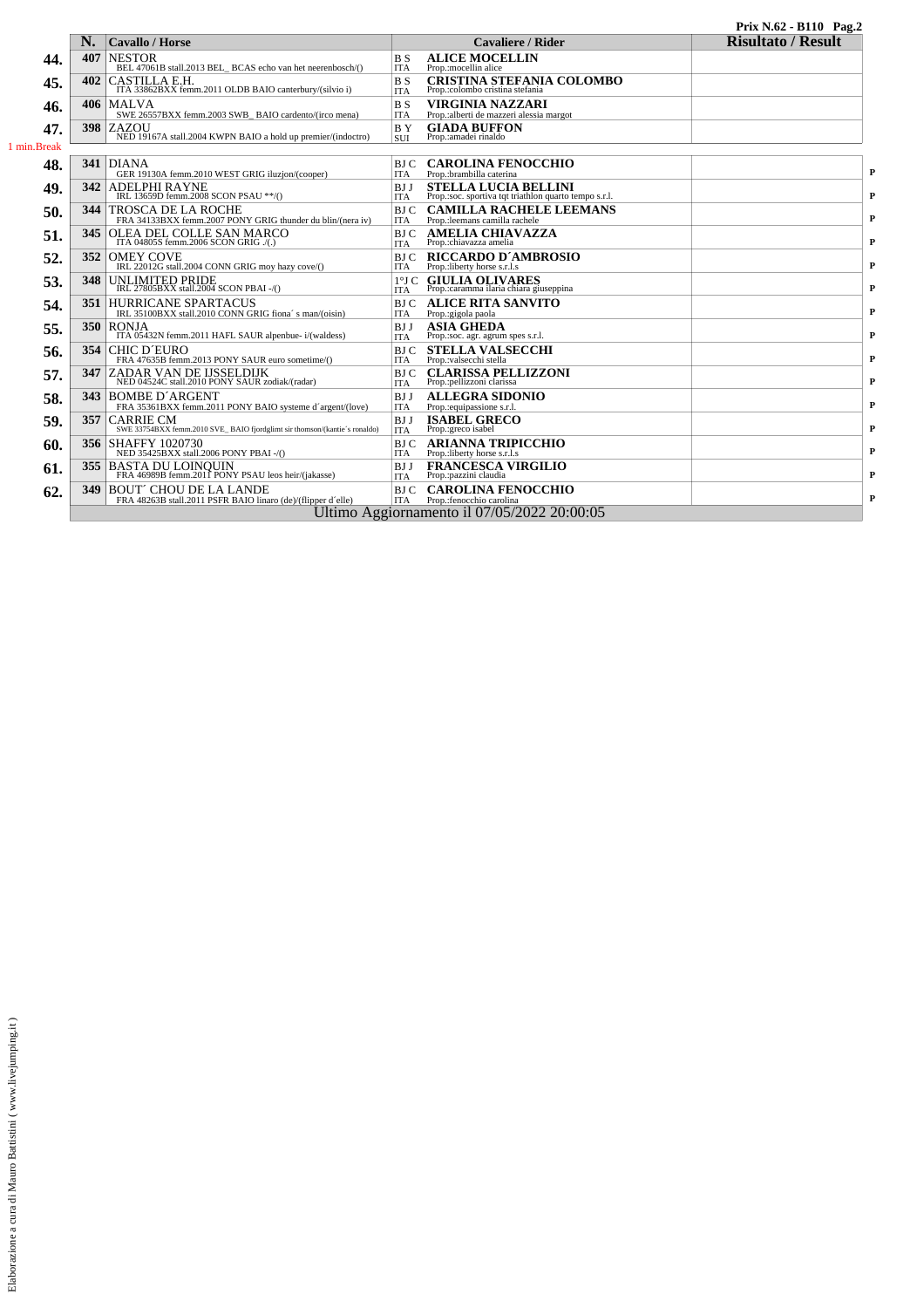## **LETTO SPORT 3 TAPPA + TROFEO PONY TAPPA**<br> **PREMIO N.63 - C115<br>
LIVELLO 3 CM.115 - A TENPO**<br> **Arena EQUINOXE**<br>
C115 n. 3 a tempo - Tab. A **7-8/05/2022 PROGETTO SPORT 3 TAPPA + TROFEO PONY 2 TAPPA ORDINE DI PARTENZA PREMIO N.63 - C115**<br>LIVELLO 3 CM.115 - A TENPO ulffe FISE **Arena EQUINOXE**

#### **08/05/2022 9,20 h C115 n. 3 a tempo - Tab. A** €.

|                                                      |      | <b>Cavallo</b> / Horse                                                                                                                       |                               | Cavaliere / Rider                                                       | <b>Risultato / Result</b> |
|------------------------------------------------------|------|----------------------------------------------------------------------------------------------------------------------------------------------|-------------------------------|-------------------------------------------------------------------------|---------------------------|
| ı.                                                   | 412  | ULTRA BOY DE TREHO<br>FRA 34123BXX stall.2008 PONY GRIG jocker de treho/()                                                                   | ITA                           | 1°J C LUDOVICA MAGNI<br>Prop.: magni ludovica                           |                           |
| 2.                                                   | 413  | ORCHID'S PRIMERA<br>NED 28571BXX stall.2007 NEWF BAIO kanshebber/(kantje's ronaldo)                                                          | $1^{\circ}$ J C               | <b>ALESSIA STEFANI</b><br>Prop.:az. agr. il campo e c. snc              |                           |
| 3.                                                   | 410  | <b>GYOMBER</b>                                                                                                                               | <b>ITA</b><br>BJ J            | <b>ALICE SALINI</b>                                                     |                           |
| 4.                                                   | 411  | HUN 17071P femm.2011 UNGH BAIO maashoeven's egor/(iram)<br><b>VERTIGE DU PIALON</b>                                                          | ITA<br>BJ C                   | Prop.:salini alice<br><b>ALESSANDRA TREGAMBE</b>                        |                           |
| 5.                                                   | 415  | FRA 33441BXX stall.2009 PONY BAIO miglesey des cibaudes/(votez bien)<br>SANDO (DE)                                                           | ITA<br><b>BJC</b>             | Prop.:c. i. daniele<br><b>SOFIA MENNA</b>                               |                           |
| 1 min.Break                                          |      | GER 08157D stall.2000 PONY BSCU welcome sympatico/(downland donner)                                                                          | <b>ITA</b>                    | Prop.:centro ippico la camilla                                          |                           |
| 6.                                                   | 454  | BAMBOLA 15 DU BARY Z<br>FRA 47405B femm.2015 ZANG BCAS big boy du bary/()                                                                    | B Y<br>ITA                    | <b>LORENZO GUIDI</b><br>Prop.:azienda agricola il campo e c snc         |                           |
| 7.                                                   | 457  | <b>HOT LOVE EPONA-B</b><br>BEL 47901B stall.2013 BEL_ SAUR indoctro/()                                                                       | $1^{\circ}$ S<br>ITA          | MARTA BO<br>Prop.:liberty horse s.r.l.s                                 |                           |
| 8.                                                   | 458  | CARIDOR<br>ITA 23760BXX stall.2006 SEIT GRIG corland/(ahorn)                                                                                 | $1^{\circ}$ Y<br>ITA          | <b>SOFIA TAINO</b><br>Prop.:taino sofia                                 |                           |
| 9.                                                   | 456  | FULLY LOADED BL<br>NED 29257G stall.2010 KWPN BAIO canturano/()                                                                              | B S<br>ITA                    | <b>ELENA ANTONELLI</b><br>Prop.: circolo ippico la perna asd            |                           |
| 10.                                                  | 401  | LORD CLIN Z<br>BEL 48988B stall.2009 ZANG BAIO lord chin/()                                                                                  | B Y<br>ITA                    | ANNAGIULIA ADA LANZA<br>Prop.:nember paola federica                     |                           |
| 11.                                                  | 449  | BLUE DIAMOND DELLA CORTE                                                                                                                     | $1^\circ$ Y<br>ITA            | <b>ALESSIA BELLONI</b>                                                  |                           |
| 12.                                                  | 452  | ITA 32293BXX stall.2013 SEIT SAUR balou du rouet/(diamant de semilly)<br><b>HENNIK</b><br>NED 19196A stall.2012 KWPN SAUR boss/(indorado)    | B Y                           | Prop.:bilt srl<br>ALESSIA LEILA RAMPONI                                 |                           |
| 13.                                                  | 455  | MORENA VD MALTAHOEVE                                                                                                                         | ITA<br>$1^{\circ}$ S          | Prop.:ramponi giuseppe aldo<br><b>GIULIA ZANINI</b>                     |                           |
| 14.                                                  | 447  | BEL 46395B femm.2012 BWP_BAIO elvis ter putte/(nabab de reve)<br>E-KOBE VAN DE ELSHOEVE<br>BEL 29469K stall.2010 SEBE BAIO x/()              | ITA<br>B Y                    | Prop.:zanini giulia<br><b>CARLO TAGLIAFERRI</b>                         |                           |
| 15.                                                  | 448  | TRILLYN                                                                                                                                      | ITA<br>$1^\circ$ Y            | <b>MATILDE PEREGO</b>                                                   |                           |
| 16.                                                  | 453  | ITA 28871BXX femm.2010 SEIT BAIO contefino/(tu reviens)<br>ATHINA ONASSIS<br>ITA 29278BXX femm.2009 SEIT GRIG -/()                           | ITA<br>1° Y                   | Prop.:sacchi diego<br><b>CAMILLA CANTARINI</b>                          |                           |
| 1 min.Break                                          |      |                                                                                                                                              | ITA                           | Prop.:brenna cecilia                                                    |                           |
| 17.                                                  | 484  | <b>VALMINZ</b><br>NED 30792BXX stall.2009 ZANG GRIG alba r/(calvin z)                                                                        | $1^{\circ}$ J J<br>ITA        | <b>CARLOTTA FLAVIA ELENA BRANDUARDI</b><br>Prop.:centro ippico le torri |                           |
| 18.                                                  | 451  | <b>CARUSO DES AKYLAS</b><br>FRA 33181BXX stall.2012 SEFR SAUR rissoa d'ag/(helios de la cour ii) ITA                                         | BJ J                          | ALESSANDRA BOGA<br>Prop.:boga alessandra                                |                           |
| 19.                                                  | 429  | <b>AVOURNEEN</b><br>GER 47310B femm.2008 HOLS BAIO carentan/()                                                                               | $1^{\circ}$ J J<br>ITA        | <b>QUAN GIOIA CRESPI</b><br>Prop.: crespi stefano                       |                           |
| 20.                                                  | 427  | <b>ELECTRIC FEEL</b>                                                                                                                         | BJ J                          | <b>CATERINA FRANCESCHETTI</b>                                           |                           |
| 21.                                                  | 434  | IRL 19596A stall.2005 IRIS SAUR harlequin du carel/()<br><b>FA COLANDER</b>                                                                  | ITA<br>BJ J                   | Prop.: geraci tecla<br><b>GIORGIA LABRICCIOSA</b>                       |                           |
| 22.                                                  | 173  | DEN 29750BXX stall.2007 DWB_BAIO colman/(quinar)<br>TORONTO DELLA LOGGIA                                                                     | ITA<br>BJ J                   | Prop.:labricciosa giorgia<br><b>FILIPPO SPERONI</b>                     |                           |
| 23.                                                  | 420  | ITA 33709BXX stall.2013 SEL BAI kannan/(lemato)<br><b>CARRICE</b>                                                                            | ITA<br>BJ J                   | ELISABETTA GRITTI                                                       |                           |
| 24.                                                  | 424  | GER 15159F femm.2010 HANN SAUR carrico/(chasseur i)<br><b>CRACK JACK</b>                                                                     | ITA<br>BJ J                   | Prop.: rosi luca<br><b>ENRICO BRANCALION</b>                            |                           |
| 25.                                                  | 438  | GER 18790A stall.2007 HOLS BAIO cracker jack/(lancer ii)<br><b>BLUE-ROSE</b>                                                                 | ITA<br>BJ J                   | Prop.:gibelli graziano<br><b>ALESSIO VAGO</b>                           |                           |
|                                                      | 423  | GER 27865BXX femm.2007 HOLS BAIO lordanos/(con air)<br><b>TRENDY HORSE LEOPOLD</b>                                                           | ITA<br>$1^{\circ}$ JJ         | Prop.:rimoldi michela<br><b>TOMMASO GORETTI</b>                         |                           |
| 26.                                                  | 430- | ITA 31083BXX stall.2012 OLDB BAIO levisonn/(calato)<br>ELEGANCE                                                                              | ITA<br>$1^{\circ}$ JJ         | Prop.: goretti tommaso<br>EMMA MARIA BRANDUARDI                         |                           |
| 27.<br>ንହ                                            | 372  | NED 48535B femm.2009 NRPS BAIO -/()<br><b>TURRIS ALBA</b>                                                                                    | ITA<br>BJ J                   | Prop.:liberty horse s.r.l.s<br><b>BENEDETTA ROTA</b>                    |                           |
| 40.                                                  |      | ITA 48213B femm.2012 SEIT BAIO concoral/(robine)                                                                                             | ITA                           | Prop.:beltrami manuela                                                  |                           |
| 29.                                                  | 440  | JARISSA VAN DE VIJVERHOEVE<br>BEL 46182B femm.2009 BHBL GRIG cluysenaer v/d heffinck/()                                                      | $1^{\circ}$ JJ<br>ITA         | <b>ELISA CARCANO</b><br>Prop.:trust clarissa                            |                           |
| 30.                                                  | 387  | <b>MR HISPEC</b><br>IRL 29339BXX stall.2004 IRS_BAIO my o my/(gael force)                                                                    | BJ J<br><b>ITA</b>            | <b>NICOLE ASPERTI</b><br>Prop.:asperti nicole                           |                           |
| 31.                                                  | 431  | <b>CAMPINA</b><br>GER 29757BXX femm.2009 OLDB BAIO codec/(incello)                                                                           | BJ J<br><b>ITA</b>            | <b>GIORGIA CARPITELLA</b><br>Prop.:az. agr.tenuta delle luvi            |                           |
| 32.                                                  | 419  | <b>TAROUINIA</b><br>ITA 31999BXX femm.2012 SEIT BAIO ksar-sitte/(rheingold de luyne)                                                         | BJ J<br>ITA                   | <b>ALICE CAROLINA SCARCELLA</b><br>Prop.: cramarossa alessandra         |                           |
| 33.                                                  | 443  | <b>SINA DE CHIRONE</b><br>GER 16211P femm.2007 HANN BSCU stakkato/(silvio i)                                                                 | BJ J<br><b>ITA</b>            | <b>ALESSANDRA MANZONI</b><br>Prop.:manzoni alessandra                   |                           |
| 34.                                                  | 466  | <b>FLUME</b><br>SCN 30879K stall.2015 SEFR BAIO x/()                                                                                         | ITA                           | 1°J C CAROLINA PAGGI                                                    |                           |
| 35.                                                  | 439  | <b>BOCELLI</b><br>NED 46916B stall.2006 KWPN BBRU indoctro/(lux)                                                                             | BJ J<br><b>ITA</b>            | <b>ANNA CANALI</b><br>Prop.: canali anna                                |                           |
| 36.                                                  | 428  | BALLINAMONAPARK AMARILLO<br>IRL 23576BXX stall.2001 IRS_SAUR aughrim knight/(clover hill)                                                    | $1^{\circ}$ J J<br>ITA        | <b>EDOARDO MARIA BOZZO ROLANDO</b><br>Prop.:danika s.s.d. a resp. lim.  |                           |
| 37.                                                  | 436  | <b>HERMES V/H BUEKENHOF</b><br>BEL 22837G stall.2007 BWP_BAIO thunder van de zuuthoeve/(codexcq)ITA                                          | $1^{\circ}$ J J               | <b>SOFIA RIVA</b><br>Prop.:equi impex s.r.l.                            |                           |
| 38.                                                  | 435  | <b>IBISCO SAURO</b><br>ITA 07581E stall.2003 SEIT SAUR avenir/(grand duc d)                                                                  | BJ J                          | <b>LUCREZIA RIZZO</b><br>Prop.:santini camilla                          |                           |
| 39.                                                  | 426  | ELDORADO VAL HENRY                                                                                                                           | ITA<br>BJ J                   | <b>GIULIA TREZZI</b>                                                    |                           |
| 40.                                                  | 418  | FRA 48545B stall.2014 SEFR BAIO dollar dela pierre/(quartz du vallon)<br>CHARLES G 2<br>GER 03494R stall.2009 OLDB BAIO contendro i/(ibikus) | <b>ITA</b><br>1°JJ            | Prop.:trezzi paolo francesco<br><b>QUAN GIOIA CRESPI</b>                |                           |
| cura di Mauro Battistini (www.livejumping.it)<br>41. | 421  | <b>HINORITO DE HIMBE</b>                                                                                                                     | ITA<br>BJ J                   | Prop.:vanoli antonio<br><b>GIADA TAGLIABUE</b>                          |                           |
| 42.                                                  | 425  | BEL 48625B stall.2013 BHBL SAUR diamant de semilly/(stakkato)<br><b>INETTE DW</b>                                                            | <b>ITA</b><br>$1^{\circ}$ J J | Prop.:tagliabue davide<br><b>CECILIA FARINA</b>                         |                           |
|                                                      |      | BEL 19087A femm.2008 BWP_BAIO cooper vd heffinck/(clinton)                                                                                   | <b>ITA</b>                    | Prop.:zani antonella<br>Ultimo Aggiornamento il 07/05/2022 19:54:50     |                           |

Federazione Italiana

Sport Equestri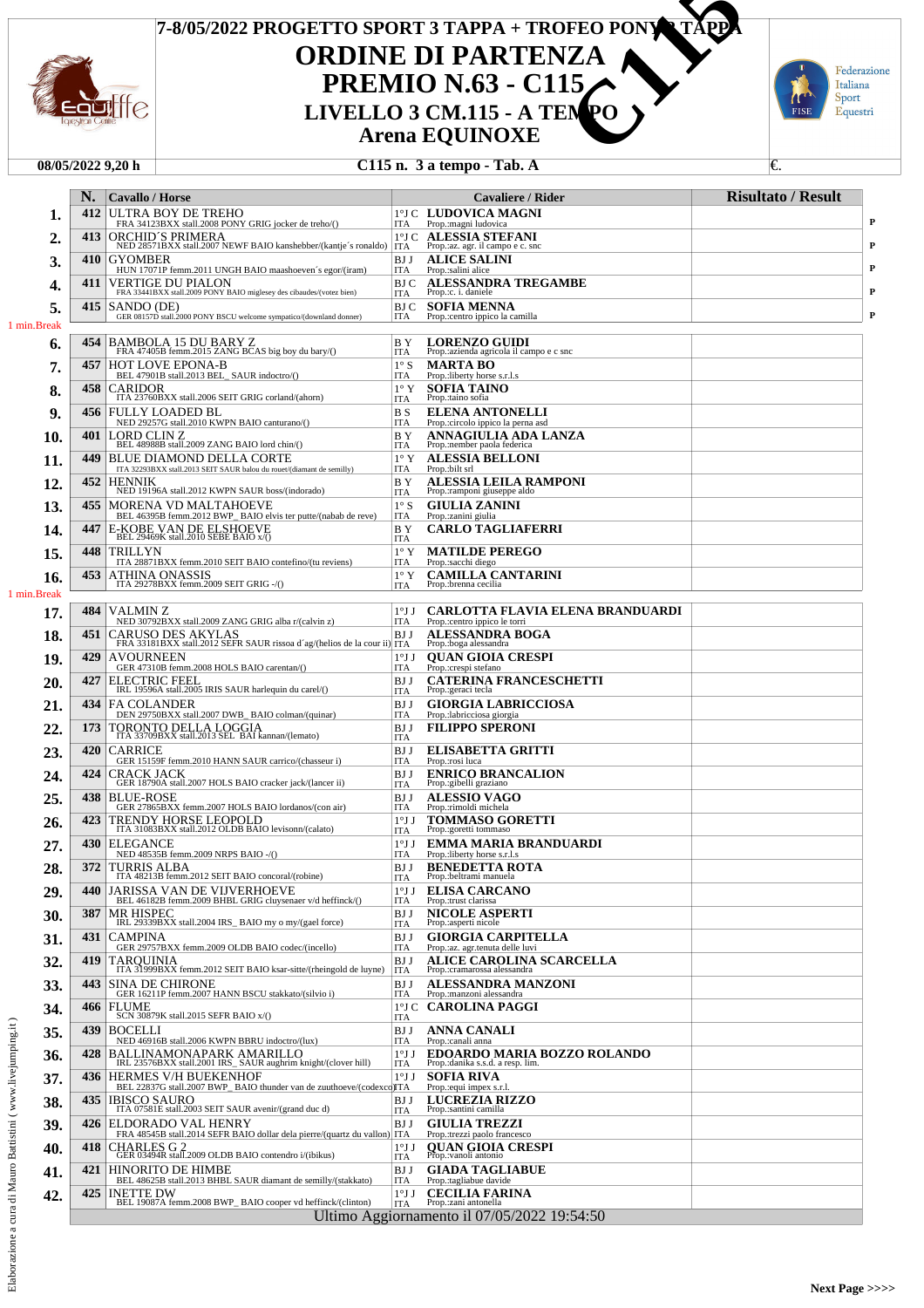|   |  | Prix N.63 - C115 Pag.2 |  |
|---|--|------------------------|--|
| . |  |                        |  |

|     | <b>NT</b>                                   | <b>Cavallo / Horse</b>                                        |            | <b>Cavaliere / Rider</b>  | <b>Risultato / Result</b> |
|-----|---------------------------------------------|---------------------------------------------------------------|------------|---------------------------|---------------------------|
| 43. |                                             | $422$ MR.BEAN Z                                               | ΒJ         | <b>MARTINA SARTO</b>      |                           |
|     |                                             | NED 08547D stall.2007 ZANG BAIO massimo/(animo)               | <b>ITA</b> | Prop.: faggin alberto     |                           |
| 44. | 437                                         | C QUITA CANA<br>GER 29292G stall.2010 OLDB GRIG clinton ii/() | BJ         | CAMILLA LABOCCETTA        |                           |
|     |                                             |                                                               |            | Prop.: mariotti francesca |                           |
|     | Ultimo Aggiornamento il 07/05/2022 19:54:50 |                                                               |            |                           |                           |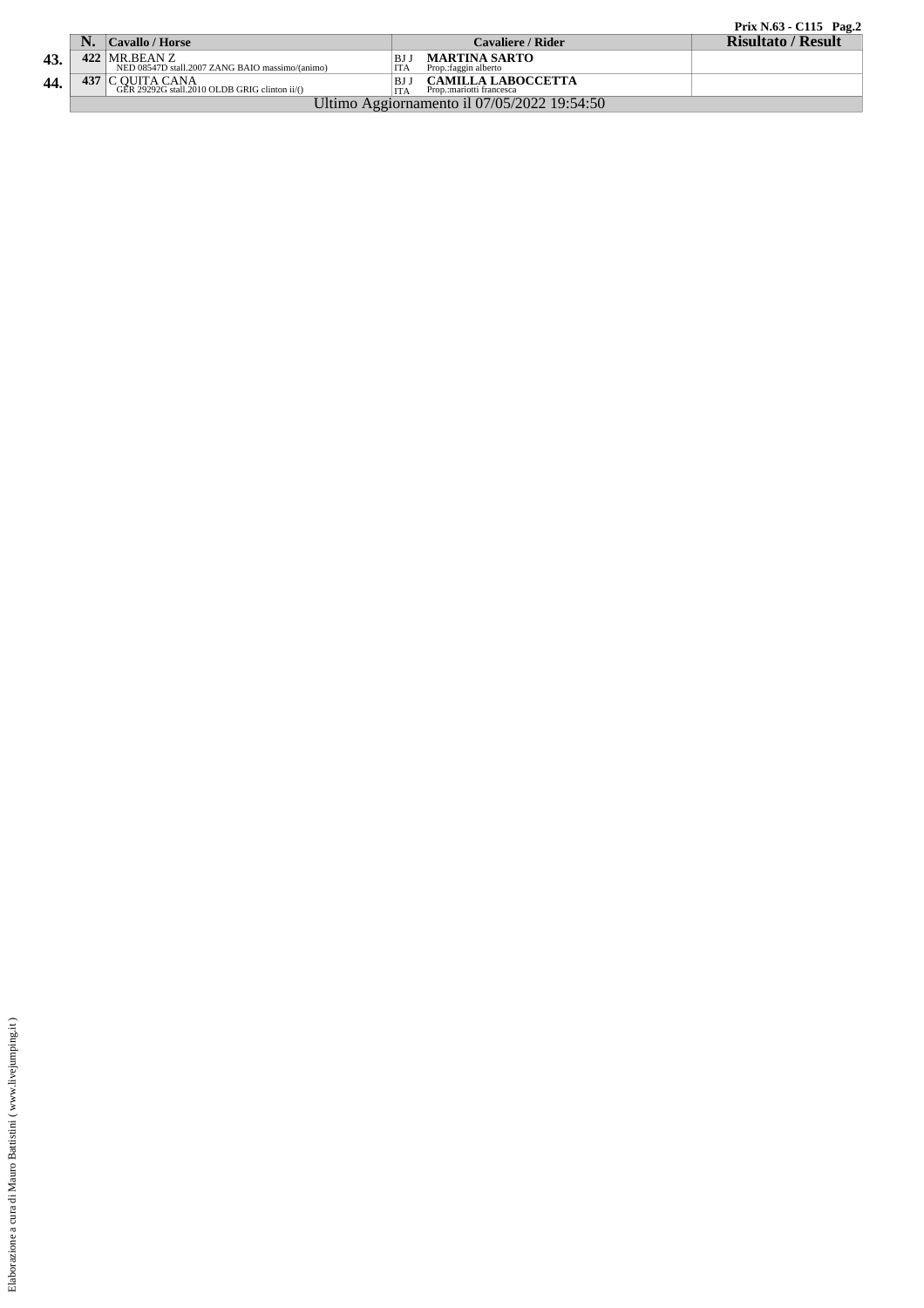

| 08/05/2022 8.00 h | $\sim$<br>Tab. A<br>tempo -<br>'n.<br>я<br>-14V |  |
|-------------------|-------------------------------------------------|--|
|                   | *******<br>CONTROLLO PASSAPORTI                 |  |

|             | N.  | <b>Cavallo / Horse</b>                                                                           |                               | <b>Cavaliere / Rider</b>                                         | <b>Risultato / Result</b> |
|-------------|-----|--------------------------------------------------------------------------------------------------|-------------------------------|------------------------------------------------------------------|---------------------------|
| 1.          |     | 474 BINOCHE<br>SWE 47719B femm.2014 SWB BAIO turmalin/()                                         | $1^\circ$ Y<br>ITA            | <b>BENEDETTA GIORDANI</b><br>Prop.:giordani benedetta            |                           |
| 2.          | 477 | CAICOS <sub>3</sub><br>GER 30835BXX stall.2010 OLDB GRIG calido/(last liberty)                   | $1^{\circ}$ Y<br>ITA          | <b>ANNA GIGANTE</b><br>Prop.: gigante anna                       |                           |
| 3.          | 479 | PURE BOY T<br>GER 48618B stall.2012 HANN BAIO vater/()                                           | $1^\circ$ Y<br>ITA            | <b>ANNA DI PASOUALE</b><br>Prop.:di pasquale anna                |                           |
| 4.          | 480 | <b>IPPOLITA DEL VERGANTE</b><br>ITA 20243A femm.2013 SEIT BAIO polyfox/(dark street)             | $1^{\circ}$ Y<br>ITA          | FEDERICA ALLEGRA<br>Prop.:az. agr. del vergante                  |                           |
| 5.          |     | 478 HASTHA LA VISTA<br>NED 48231B stall.2012 KWPN BSCU vigo d'arsouilles/(farmer)                | $1^\circ S$<br>ITA            | <b>GRETA CODONI</b><br>Prop.: codoni greta elena rolanda         |                           |
| 6.          |     | 475 CHAIMA DE PECH Z<br>FRA 33907BXX femm.2008 SEFR BAIO candillo/(i love you)                   | $1^{\circ}$ Y<br>ITA          | <b>ANNA PICCHETTI</b><br>Prop.:ferrando susanna                  |                           |
| 7.          | 481 | <b>BALETTINA</b><br>NED 17578A femm.2006 KWPN GRIG salvatore/(koriander)                         | $1^\circ S$<br><b>ITA</b>     | <b>SOFIA BELLAVER</b><br>Prop.: giachino monica                  |                           |
| 1 min.Break |     |                                                                                                  |                               |                                                                  |                           |
| 8.          |     | <b>466 FLUME</b><br>SCN 30879K stall.2015 SEFR BAIO x/()                                         | <b>ITA</b>                    | 1ºJ C CAROLINA PAGGI                                             |                           |
| 9.          |     | <b>467 PRIMULA DI SANTA MARTA</b><br>ITA 26069BXX femm.2007 SEIT SAUR goodwill/(ulrik des isles) | $1^{\circ}$ J J<br>ITA        | <b>SOFIA ZINETTI</b><br>Prop.:zinetti sofia                      |                           |
| 10.         | 471 | QUEEN OF DIAMONDS<br>TTA 03434N femm.2009 SEIT BAIO silvio i/(galoubet van de helle)             | $1^{\circ}$ J J<br><b>ITA</b> | <b>DANIEL MAFFOLINI</b><br>Prop.:boglioni alessandro             |                           |
| 11.         | 462 | <b>MANILA S</b><br>GER 48091B femm.2011 HANN BAIO mighty magic/(ramiro's son ii)                 | $1^{\circ}$ J J<br><b>ITA</b> | <b>AURORA PAGLIAI</b><br>Prop.:pagliai andrea                    |                           |
| 12.         | 464 | <b>LEANDER VDL</b><br>NED 28597K stall.2016 SEOL BSCU x/()                                       | $1^{\circ}$ J C<br>ITA        | <b>GIORGIA DADDARIO</b>                                          |                           |
| 13.         |     | <b>461 CHATEAU MARGAUX DELLA FICORA</b><br>ITA 32162BXX femm.2012 SEIT BAIO staron/()            | $1^{\circ}$ J J<br>ITA        | <b>GAIA SIRONI</b><br>Prop.:tagliabue valentina                  |                           |
| 14.         |     | 465 LACAPITOLA<br>ITA 02938R femm.2007 SEIT GRIG landcapitol/(cardino)                           | 1°JJ<br><b>ITA</b>            | <b>MARTINA D'ANDREA</b><br>Prop.:marangon ostilia                |                           |
| 15.         |     | 463 FASSBINDER<br>NED 31751BXX stall.2010 KWPN BAIO arezzo vdl/(park ridge lobell)               | <b>ITA</b>                    | 1°J C ASIA GUCCIO<br>Prop.:guccio asia                           |                           |
| 16.         | 460 | <b>LINDE DE REVE</b><br>BEL 33241BXX femm.2011 BWP BAIO elvis ter putte/(major de la cour)       | 1°JJ<br><b>ITA</b>            | <b>VERONICA MARIA CASSANO</b><br>Prop.:centro ippico le torri    |                           |
| 17.         |     | 470 ERINE BELMANIRE<br>FRA 47109B femm.2014 SEFR SAUR salto de l'isle/()                         | 1°JJ<br>ITA                   | <b>SARA CATALANO</b><br>Prop.: azienda agricola il campo e c snc |                           |
| 18.         | 468 | <b>DELHI BEZEG</b><br>FRA 48338B stall.2013 PONY SAUR rockenrol gevaudan/(nudeno du hardrais)    | <b>ITA</b>                    | 1°J C ALESSIA STEFANI<br>Prop.:societa'a gricola semplice palma  |                           |
| 19.         |     | 469 POCEIDON DE MAI<br>FRA 33252BXX stall.2003 PONY AMAR kantie's admiraal/()                    | 1°JJ<br><b>ITA</b>            | VIRGINIA DONEDA<br>Prop.: doneda virginia                        |                           |
|             |     |                                                                                                  |                               | Ultimo Aggiornamento il 07/05/2022 19:10:04                      |                           |

Federazione Italiana

Sport

Equestri